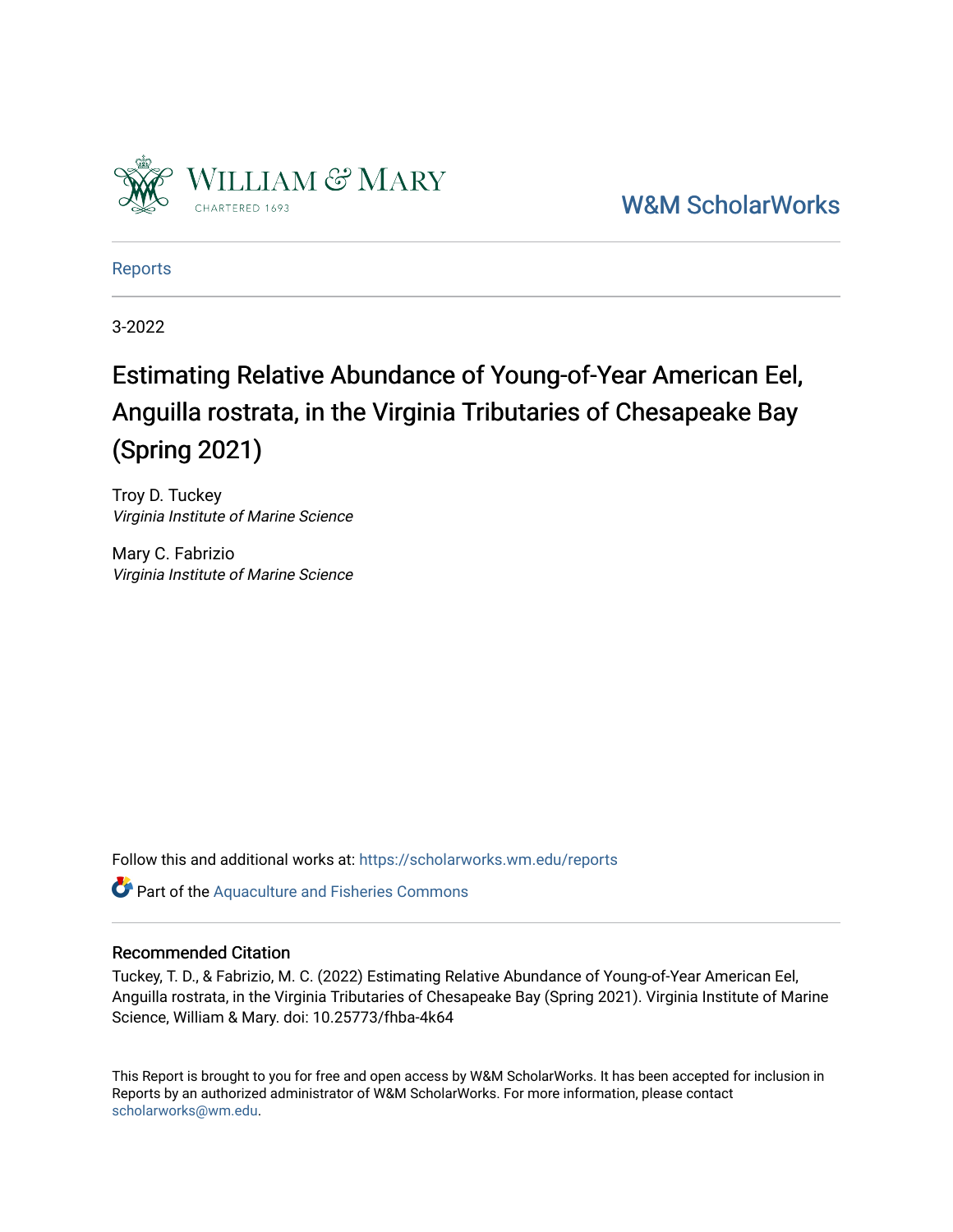

# **Estimating Relative Abundance of Young‐of‐Year American Eel,**  *Anguilla rostrata,* **in the Virginia Tributaries of Chesapeake Bay (Spring 2021)**

Final Report for Project No. RF/CF 21‐01 https://doi.org/10.25773/fhba-4k64



Troy D. Tuckey & Mary C. Fabrizio

Virginia Institute of Marine Science, William & Mary

Submitted to Virginia Marine Resources Commission, Marine Recreational Fishing Advisory Board and Commercial Fishing Advisory Board.



March 2022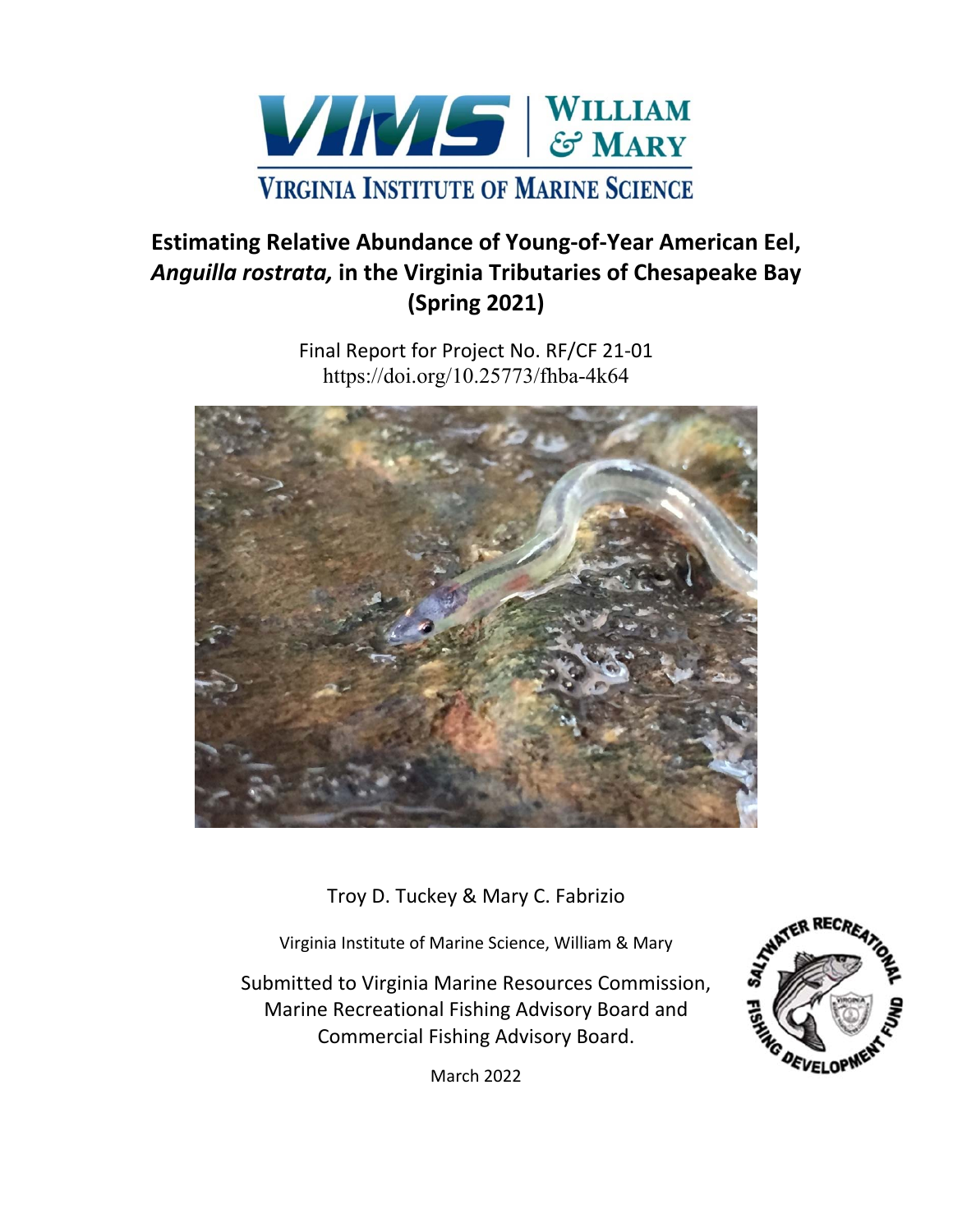## **Acknowledgments**

 Thanks to the following individuals from VIMS who conducted the field collections**:**  Wendy Lowery, Aimee Comer, Daniel Royster, Jack Buchanan, and Katie Nickerson. Thanks to the law enforcement officers of the Virginia Marine Resources Commission (VMRC) and to landowners and organizations that provided access to their properties, including the Acors family (Kilmarnock) for access to Kamp's Millpond, John Dunn and Charlotte Hollings (upstream of Kamp's Millpond), Dorothy Geyer of the National Park Service (Bracken's and Wormley Ponds), Kingsmill, and many others whose cooperation contributed to the success of this study. Cover photo by Jack Buchanan.

 This project was supported by the VMRC Marine Recreational Fishing Advisory (MRFAB) and Commercial Fishing Advisory Boards (CFAB), Project No. RF/CF 21‐01.

# **Table of Contents**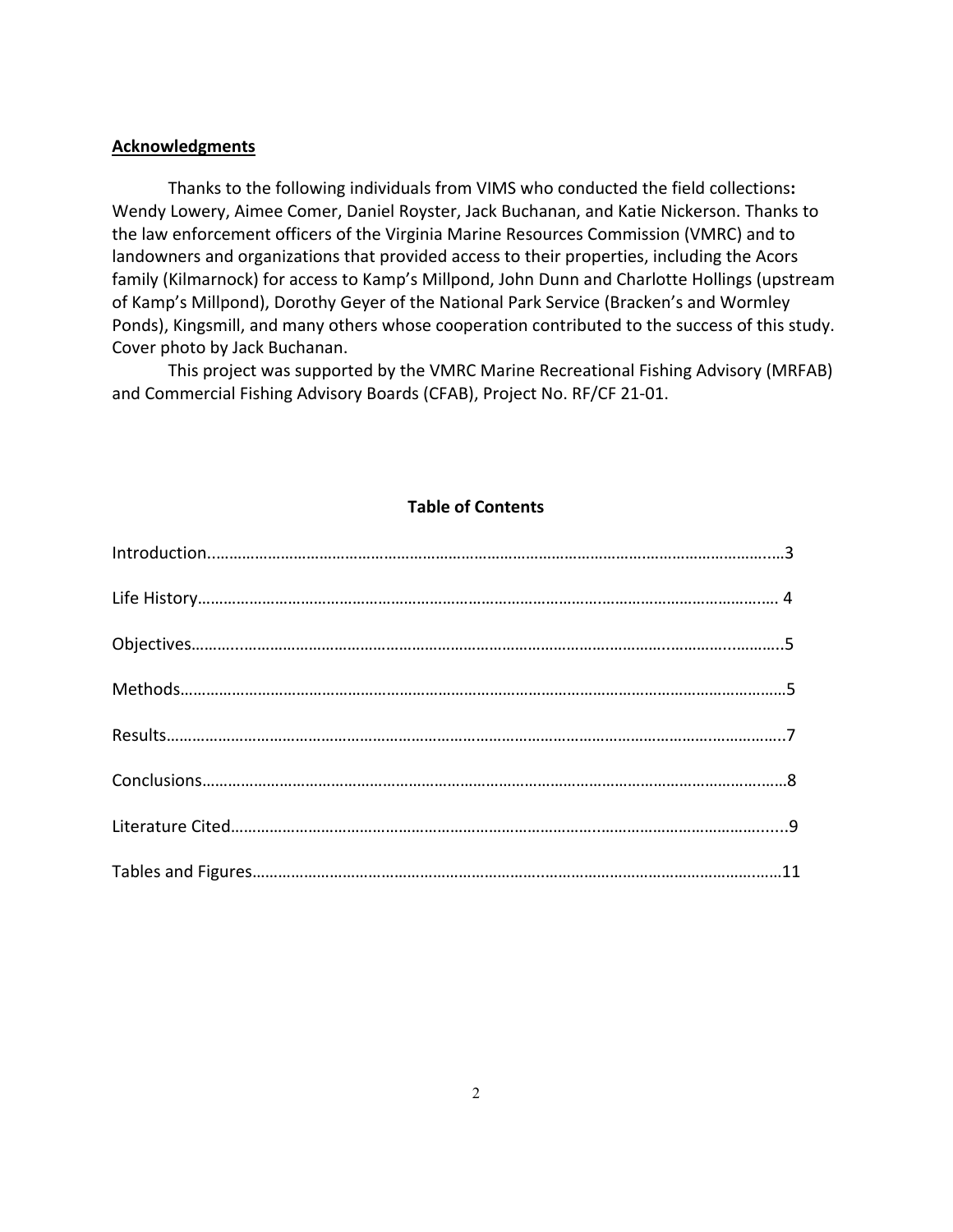#### **Introduction**

American Eel (*Anguilla rostrata*) is a valuable commercial species along the Atlantic coast of North America from New Brunswick to Florida. In the U.S., harvests have declined, with similar patterns occurring in the Canadian Maritime Provinces (Meister and Flagg 1997). An average of 62% of the annual landings of U.S. commercial harvest since 1993 have come from the Chesapeake Bay (personal communication from the National Marine Fisheries Service, Fisheries Statistics Division, 9 February 2015). In 2013, Virginia commercial landings were approximately 100,298 lbs; since mandatory reporting began in 1993, average annual landings in Virginia have been 193,200 lbs or 19% of the U.S. American Eel harvest (personal communication from the National Marine Fisheries Service, Fisheries Statistics Division, 9 February 2015).

 A decline in abundance of American Eel has been observed in recent years with conflicting evidence regarding spatial synchrony throughout their range (Richkus and Whalen 1999; Sullivan et al. 2006). Hypotheses for the decline in abundance include shifts in location of the Gulf Stream, pollution, overfishing, parasites, altered oceanic conditions, and barriers to fish passage (Castonguay et al. 1994; Haro et al. 2000; Knights 2003). Additionally, factors such as unfavorable wind‐driven currents may affect glass eel recruitment on the continental shelf and may have a greater impact than fishing mortality or continental climate change (Knights 2003). However, limited knowledge about fundamental biological characteristics of glass eels has complicated interpretation of juvenile abundance trends (Sullivan et al. 2006).

The Atlantic States Marine Fisheries Commission (ASMFC) adopted the Interstate Fishery Management Plan (FMP) for the American Eel in November 1999. The FMP calls for efforts to collect American Eel data through both fishery‐dependent and fishery‐independent studies in coastal states. Consequently, member jurisdictions agreed to implement an annual survey for young-of-year (YOY or glass) American Eels. The survey is intended to "...characterize trends in annual recruitment of the YOY eels over time [to produce a] qualitative appraisal of the annual recruitment of American Eel to the U.S. Atlantic Coast" (ASMFC 2000). The development of these surveys began in 2000 with full implementation by 2001. Survey results

3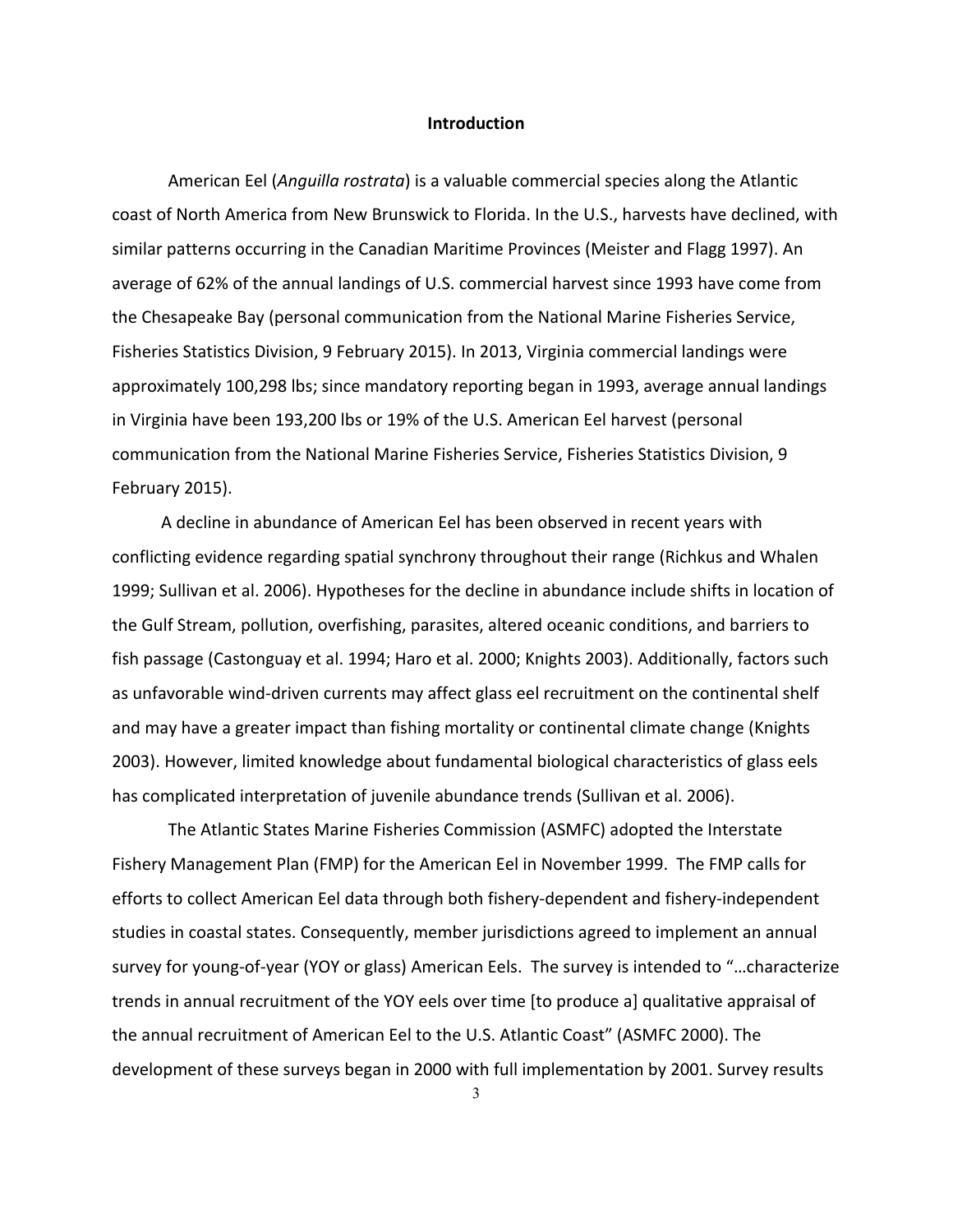provide necessary data on coastal recruitment success and further understanding of American Eel population dynamics. A recent American Eel benchmark stock assessment report found that the American Eel stock status is depleted and emphasized the importance of the coast‐ wide survey as an index of recruitment over the historical coastal range in the U.S. and an early warning of potential range contraction of the species (ASMFC 2012). In 2021, the Virginia Institute of Marine Science continued its spring sampling to estimate relative abundance of YOY American Eels in Virginia tributaries of Chesapeake Bay.

### **Life History**

The American Eel is a catadromous species that occurs along the Atlantic and Gulf coasts of North America and inland in the St. Lawrence Seaway and Great Lakes (Murdy et al. 1997). The species is panmictic and supported throughout its range by a single spawning population (Haro et al. 2000; Meister and Flagg 1997). Spawning takes place during winter to early spring in the Sargasso Sea. Eggs hatch into leaf‐shaped transparent ribbon‐like larvae called leptocephali, which are transported by ocean currents (over 9-12 months) in a generally northwesterly direction and can grow to 85 mm TL (Jenkins and Burkhead 1993). Within a year, metamorphosis into the next life stage (glass eel) occurs in the Western Atlantic near the east coast of North America. A reduction in length to about 50 mm TL occurs prior to reaching the continental shelf (Jenkins and Burkhead 1993). Coastal currents and active migration transport the glass eels (= YOY) into Maryland and Virginia estuaries from February to June (Able and Fahay 1998), though glass eels have been captured in the York River estuary as early as December (VIMS, unpublished data). As growth continues, the glass eel becomes pigmented (elver stage) and within 12 to 14 months acquires a dark color with an underlying yellow hue (yellow eel stage). Many eels migrate upriver into freshwater rivers, streams, lakes, and ponds, while others remain in estuaries. Most of the eel's life is spent in these habitats as a yellow eel. Metamorphosis into the silver eel stage occurs during the seaward migration that takes place from late summer through autumn. Age at maturity varies greatly with location and latitude and in Chesapeake Bay may range from 2 to 18 years, but most eels reach maturity between

4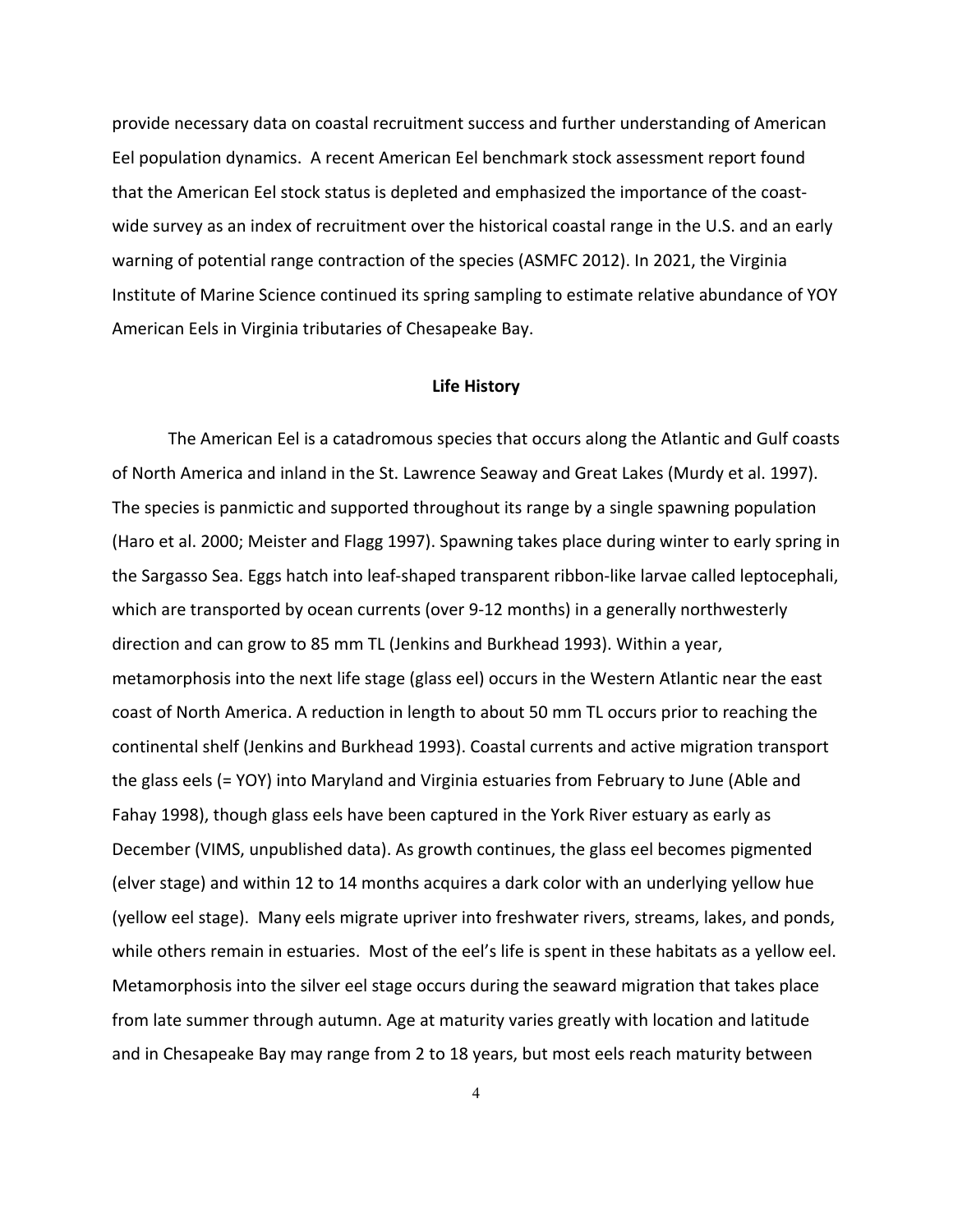age 2 and 6 (Owens and Geer 2003). American Eels from Chesapeake Bay mature and migrate at an earlier age than eels from northern areas (Hedgepeth 1983). Upon maturity, eels migrate back to the Sargasso Sea to spawn and die (Haro et al. 2000).

It has been suggested that glass eel migration into estuarine habitats has a fortnightly periodicity related to tidal currents and stratification of the water column (Ciccotti et al. 1995). Additionally, alterations in freshwater flow (timing and magnitude) to bays and estuaries may affect the size, timing, and spatial patterns of upstream migration of glass eels and elvers (Facey and Van Den Avyle 1987). YOY eel may use freshwater "signals" to enhance recruitment to local estuaries, (Sullivan et al. 2006), or may respond to conspecific cues, such that the presence of glass eels in a particular water body attracts the recruitment of other glass eels to the same location (Schmucker et al. 2016).

#### **Objectives**

The objectives of this study were to:

- 1. Monitor the glass eel migration, or run, into the Virginia Chesapeake Bay tributaries to determine the spatial and temporal components of recruitment.
- 2. Examine environmental factors, which may influence young-of-year eel recruitment.
- 3. Collect basic biological information on recruiting eels, including length, weight, and pigment stage.

#### **Methods**

#### *Field Methods*

Minimum criteria for YOY American Eel sampling were established in the ASMFC American Eel FMP, with the Technical Committee approving sampling gear and methods. The timing and placement of gear must coincide with periods of peak YOY shoreward migration. At a minimum, the gear must fish during flood tides during nighttime hours. The sampling season is designated as a minimum of four days per week for at least six weeks or for the duration of the run. At least one site must be sampled in each jurisdiction. The entire catch of YOY eels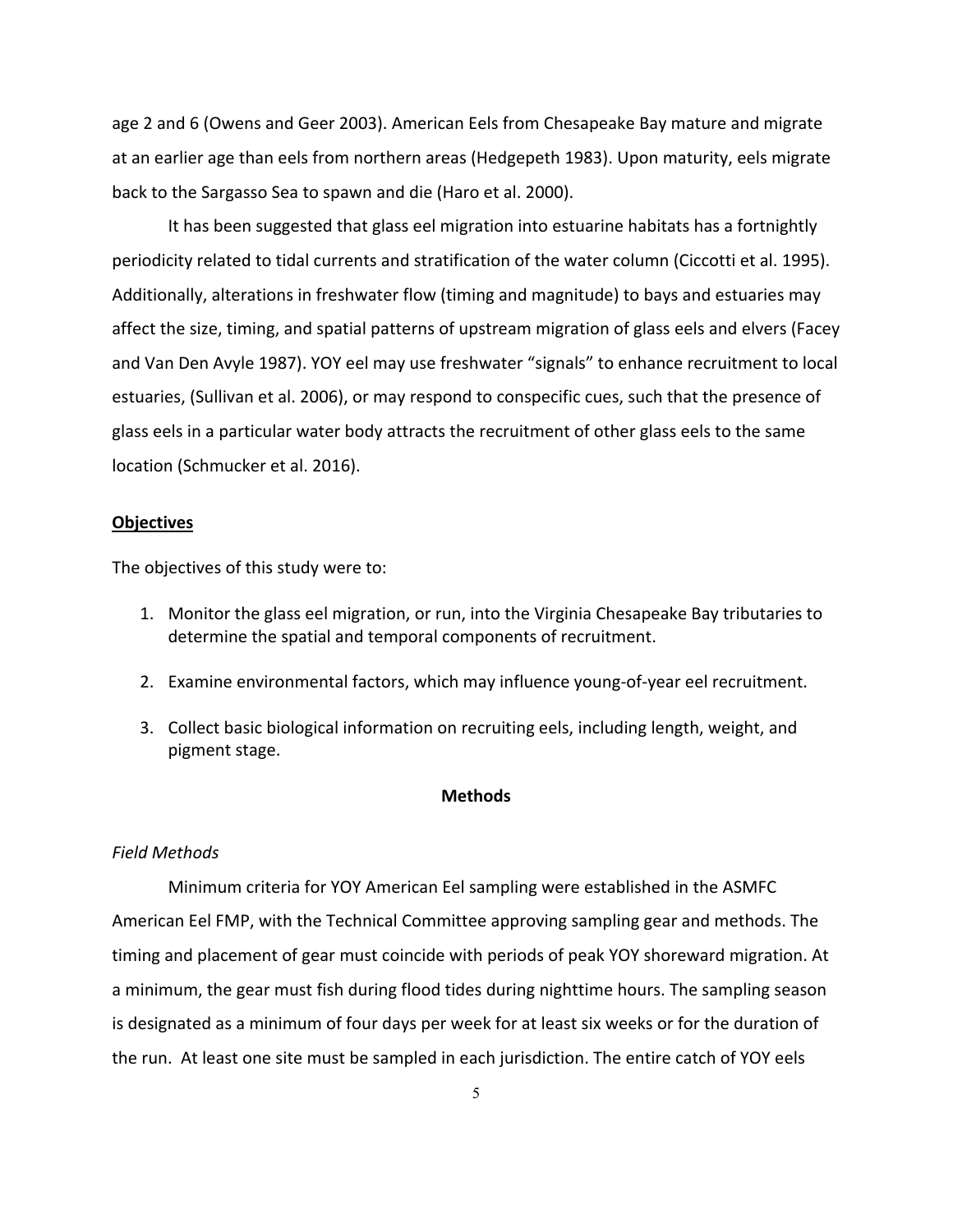must be counted from each sampling event and a minimum of 60 glass eels (if present per jurisdiction) must be examined for length, weight, and pigmentation stage weekly.

Due to the importance of the eel fishery in Virginia, the methods used to monitor glass eel recruitment must ensure proper temporal and spatial sampling coverage, and provide reliable recruitment estimates. To provide the necessary spatial coverage and to assess suitable locations, numerous sites were evaluated previously (Geer 2001). Final site selection was based on known areas of glass eel concentrations, accessibility, and specific physical criteria (e.g., proper habitat) suitable for glass eel recruitment to the sampling gear. One site was selected on each river. The James River site (Wareham's Pond) is located in the Kingsmill area of James City County, VA. Wareham's Pond drains directly into the James River, which is about 100 m away, though high tides may affect water levels at the end of the spillway (Figure 1). The site on the York River (Wormley Pond; Figure 1) is located on the Yorktown Battlefield and drains into Wormley Creek, which has a tidal range that routinely reaches 50 cm depth at the spillway. The final collection site is Kamp's Millpond, which drains into the eastern branch of the Corrotoman River, a tributary to the Rappahannock River (Figure 1). Kamp's Millpond covers approximately 80 acres and is located upstream of Route 790, north of Kilmarnock, VA.

Irish eel ramps were used to collect eels at all sites. The ramp configuration successfully attracts and captures small eels in tidal waters of Chesapeake Bay. Ramp operation requires a continuous flow of water over the climbing substrate and the collection device; continuous flow was accomplished through a gravity feed. Hoses were attached to the ramp and collection buckets to allow for quick removal of eels for sampling. Enkamat™ erosion control material on the ramp floor provided a textured climbing surface. The ramp was placed on an incline  $(15 - 45^{\circ})$  with the ramp entrance and textured mat extending into the water. The ramp entrance was placed in shallow water (< 25 cm) to prevent submersion of the entire ramp. The inclined ramp and an additional  $4^{\circ}$  incline of the substrate inside the ramp provided sufficient slope to create attractant flow. A hinged lid provided access for cleaning and flow adjustments.

Only eels in the ramp's collection bucket (not on the climbing surface) were recorded. Trap performance was rated on a scale of 0 to 3 (0 = new set; 1 = gear fishing; 2 = gear fishing,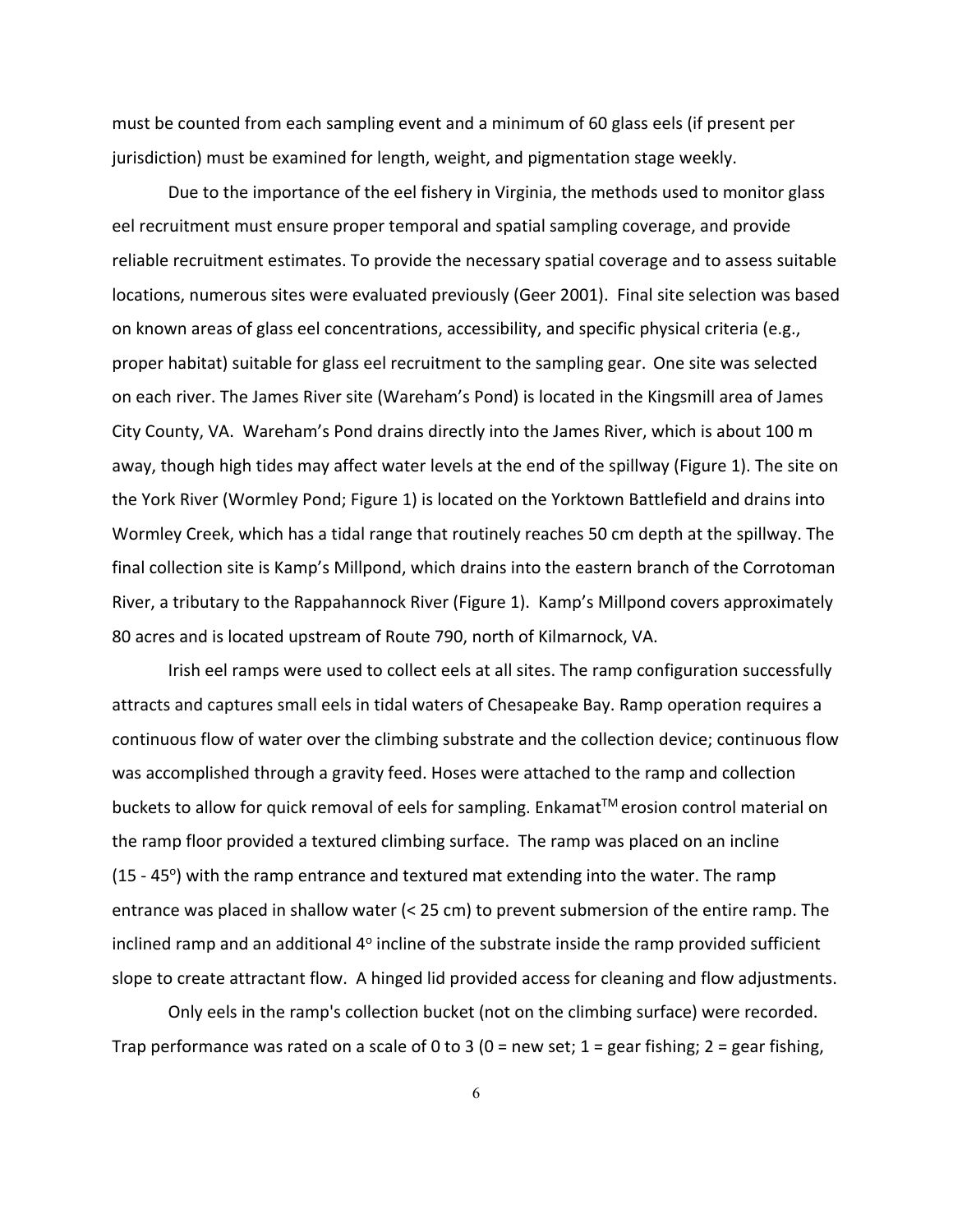but not efficiently; 3 = gear not fishing). Water temperature, air temperature, and precipitation were recorded during most site visits. All eels were enumerated and placed above the impediment, with any subsample information recorded, if applicable. Specimens less than or equal to  $\sim$  85 mm total length (TL) were classified as YOY, while those > 85 mm TL were considered elvers. These lengths correspond to the two distinct length‐frequency modes observed in the 2000 survey, which likely reflects different year classes (Geer 2001; note: eels larger than 254 mm TL are not considered elvers, although this is not explicitly stated in Geer 2001). Length, weight, and pigmentation stage (see Haro and Krueger 1988) were recorded from 60 eels weekly. Indices of abundance for each site were calculated using the area‐under‐ the‐curve approach (Olney and Hoenig 2001).

#### **Results**

Collections of young‐of‐year American Eel began on 23 February 2021 at Wormley Pond, in the York River estuary, on 25 February 2021 at Wareham's Pond in the James River estuary, and on 17 March 2021 at Kamp's Millpond in the Rappahannock River estuary. Traps were removed on 27 May from Wormley Pond (93 days of sampling), 15 June from Wareham's Pond (110 days of continuous sampling), and 14 June 2021 from Kamp's Millpond on the Rappahannock River (89 days of sampling). In all, we collected 90,849 glass eels at Wormley Pond (York River system), 432 glass eels at Wareham's Pond (James River system), and 55 glass eels at Kamp's Millpond (Rappahannock River system; Table 1). The glass eel index at Wormley Pond in 2021 was the second highest ever observed, nearly identical to the index observed in 2007 (Figure 2). The indices at Wareham's Pond and Kamp's Millpond were below‐average in 2021, with the lowest index to date observed at Kamp's Millpond (Figures 2 and 3).

The majority of glass eels recruited to Wormley Pond in mid‐March with a second pulse in late‐March/early‐April (Figure 4A). The first glass eels recruited to Wareham's Pond in late‐ March/early‐April followed by another pulse in mid‐May (Figure 4B). In the Rappahannock River at Kamp's Millpond, glass eel recruitment occurred primarily in late‐May/early‐April and mid‐April (Figure 4C). As observed in previous years, peak counts of glass eels typically occur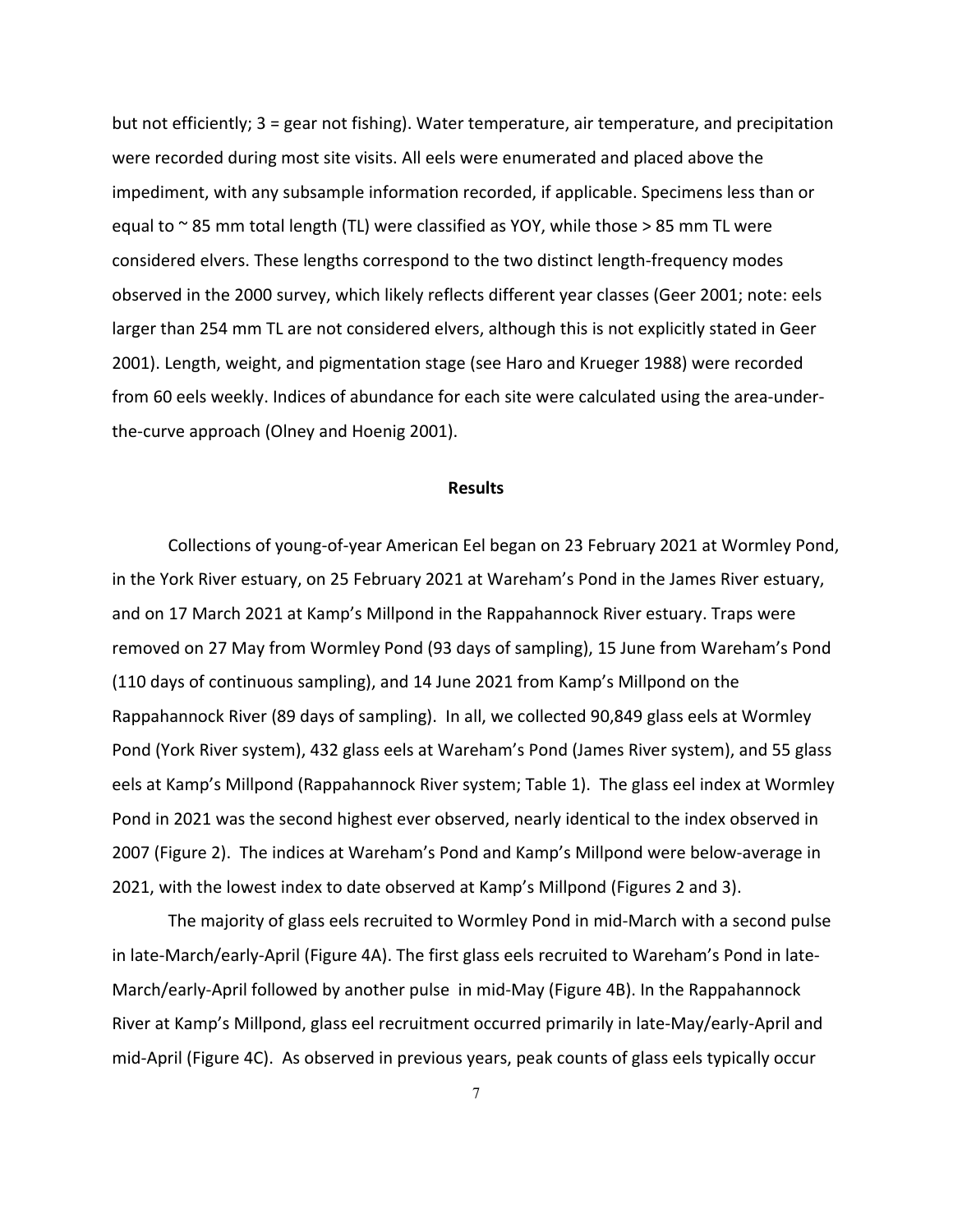first in the York River estuary, followed by the James, Rappahannock, and Potomac river estuaries (Figure 5).

Elver indices were average at Wormley Pond and below‐average at Wareham's Pond and Kamp's Millpond in 2021 (Table 2; Figure 6). The highest catches of elver eels occurred in March at Wormley and Wareham's Ponds (Figure 7A & B). The catch rate of elvers at Kamp's Millpond increased towards the end of the season in May and June (Figure 7C).

 We examined 440 glass eels from Wormley Pond for weight, length, and pigment stage determination in 2021. Total length (TL) of these glass eels ranged from 47.8 to 66.0 mm, with a mean length of 56.7 mm (3.29 standard deviation, SD). Weights of individual glass eels ranged from 0.065 to 0.247 g and averaged 0.148 g (0.032 SD; Figure 8). Mean TL of glass eels recruiting to Wormley Pond on the York River has remained consistent since 2002 (Figure 9). Glass eel pigment stages in the York River were primarily stages 1, 2, and 3, consistent with previous years (Figure 10).

# **Conclusions**

Recruitment of glass American eels in Virginia sampling areas exhibited the second highest index of abundance (Wormley Pond) and the lowest index of abundance (Kamp's Millpond) in 2021. Wareham's Pond had below‐average recruitment in 2021. The timing of glass eel recruitment was consistent with other years, with peak recruitment occurring earlier at sites in the York and James rivers compared with sites on the Potomac River, which is furthest from the mouth of Chesapeake Bay.

Indices of abundance for elver eels at Wareham's Pond and Kamp's Millpond were below‐average in 2021, whereas average abundance of elvers was observed at Wormley Pond. Elver eels continue to be captured earlier than glass eels at all sites indicating their propensity to move among habitats.

The timing of recruitment of glass eels to monitoring sites in Virginia supports the hypothesis of several pulses of glass eels entering and dispersing throughout Chesapeake Bay. In 2021, there appeared to be two pulses of glass eels observed at all three sites; these pulses were spaced approximately two to four weeks apart. Earliest arrival of glass eels is typically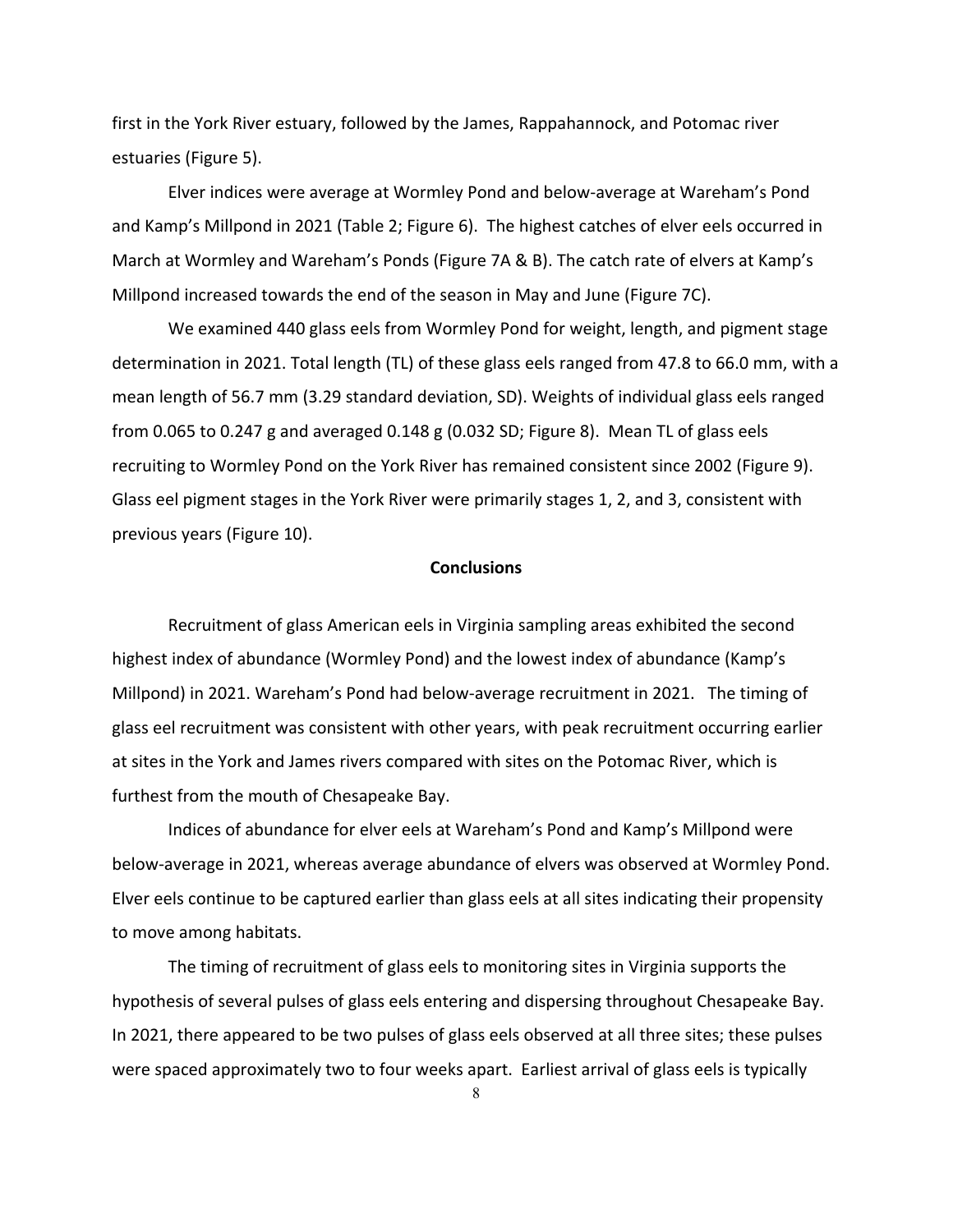observed at Wormley Pond in the York River estuary (55.7 km from the mouth of the Bay), followed by Wareham's Pond in the James River estuary (77.8 km), and finally Kamp's Millpond in the Rappahannock River estuary (101 km). Additionally, glass eels arrive at two sites located on the Virginia side of the Potomac River estuary (> 101 km from the mouth of the Bay) much later than at locations near the mouth of Chesapeake Bay. It is interesting to note that relative abundance indices at sites closer to the mouth of Chesapeake Bay tend to show greater variation than those further from the mouth of the Bay (Potomac River sites; Tuckey and Fabrizio 2021).

#### **Literature Cited**

- Able, K. W. and M. P. Fahay. 1998. The First Year in the Life of Estuarine Fishes in the Middle Atlantic Bight. Rutgers University Press, New Jersey. 342 pp.
- ASMFC. 2000. Fishery Management Plan for American Eel, *Anguilla rostrata*.
- ASMFC. 2017. American Eel Stock Assessment Update. Atlantic States Marine Fisheries Commission.
- ASMFC. 2012. American Eel Benchmark Stock Assessment. Stock Assessment Report No. 12‐01 of the Atlantic States Marine Fisheries Commission.
- Castonguay, M., P.V. Hodson, C. M. Couillard, M. J. Eckersley, J. D. Dutil and G. Verreault. 1994. Why is recruitment of American Eel, *Anguilla rostrata*, declining in the St. Lawrence River and Gulf? Can. J. Fish. Aquat. Sci. 51:479‐488.
- Ciccotti, E. T. Ricci, M. Scardi, E. Fresi and S. Cataudella. 1995. Intraseasonal characterization of glass eel migration in the River Tiber: space and time dynamics. J. Fish Biol. 47:248‐255.
- Facey, D. E. and M. J. Van Den Avyle. 1987. Species profiles: life histories and environmental requirements of coastal fishes and invertebrates (North Atlantic) ‐ American Eel. U. S. Fish Wildl. Serv. Biol. Rep. 82(11.74). U. S. Army Corps of Engineers, TR EL‐82‐4. 28 pp.
- Geer, P.J. 2001. Evaluating recruitment of American Eel, *Anguilla rostrata*, to the Potomac River‐‐‐Spring 2001. Report prepared for Potomac River Fisheries Commission. Virginia Institute of Marine Science Gloucester Point, Virginia 23062. 21 pp.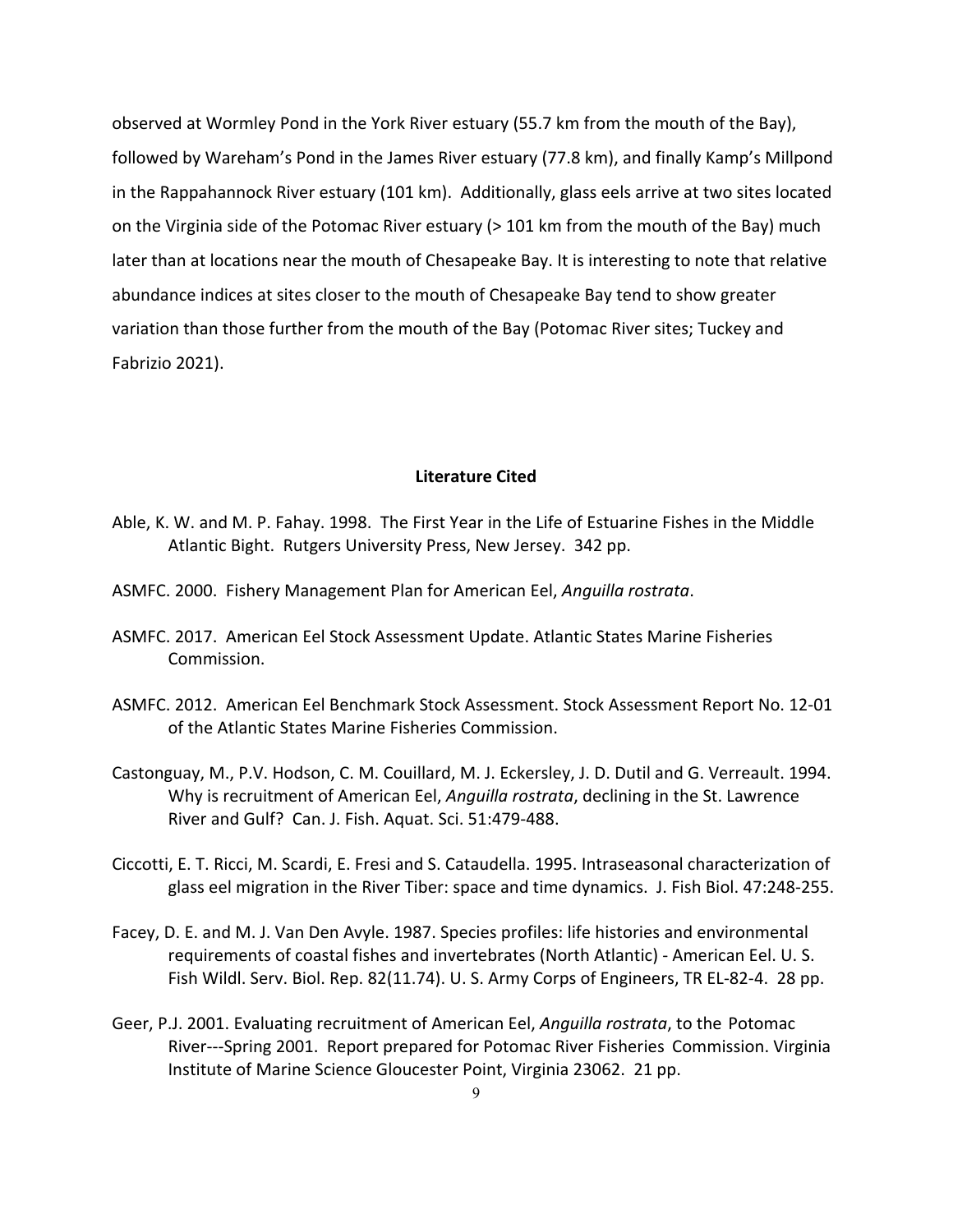- Haro, A. J. and W. H. Krueger. 1988. Pigmentation, size and migration of elvers, *Anguilla rostrata* (Lesueur), in a coastal Rhode Island stream. Can. J. Zool. 66:2528‐2533.
- Haro, A., W. Richkus, K. Whalen, W.‐Dieter Busch, S. Lary, T. Brush and D. Dixon. 2000. Population decline of the American Eel: Implications for research and management. Fisheries 25(9): 7‐16.
- Hedgepeth, M. Y. 1983. Age, growth and reproduction of American Eels, *Anguilla rostrata* (Lesueur), from the Chesapeake Bay area. Master's Thesis. College of William and Mary. 61 pp.
- Jenkins, R. E. and N. M. Burkhead. 1993. Freshwater fishes of Virginia. American Fisheries Society. Bethesda, MD. 1079 pp.
- Knights, B. 2003. A review of the possible impacts of long‐term oceanic and climate changes and fishing mortality on recruitment of anguillid Eels of the Northern Hemisphere. The Science of the Total Environment 310(1‐3): 237‐244.
- Meister, A. L. and L. N. Flagg. 1997. Recent developments in the American Eel fisheries of eastern North America. Focus 22(1): 25‐26.
- Murdy, E.O., R.S. Birdsong and J.A. Musick. 1997. Fishes of Chesapeake Bay. Smithsonian Institution Press. 324 pp.
- Olney, J. E. and J. M. Hoenig. 2001. Managing a fishery under moratorium: Assessment opportunities for Virginia's stocks of American Shad. Fisheries 26: 6‐11.
- Owens, S. J. and P. J. Geer. 2003. Size and age structure of American Eels in tributaries of the Virginia portion of the Chesapeake Bay. Pages 117‐124 in D. A. Dixon (Editor). Biology, Management and Protection of Catadromous Eels. American Fisheries Society, Symposium 33, Bethesda, MD, USA.
- Richkus, W. and K. Whalen. 1999. American Eel, *Anguilla rostrata*, scoping study. A literature review and data review of the life history, stock status, population dynamics, and hydroelectric impacts. Final Report, March 1999 by Versar, Inc., Prepared for EPRI.
- Schmucker, A. K., N. S. Johnson, H. S. Galbraith, and W. Li. 2016. Glass-eel stage American eels respond to conspecific odor as a function of concentration. Transactions of the American Fisheries Society 145:712‐722.

Sullivan, M. C., K. W. Able, J. A. Hare and H. J. Walsh. 2006. *Anguilla rostrata* glass eel ingress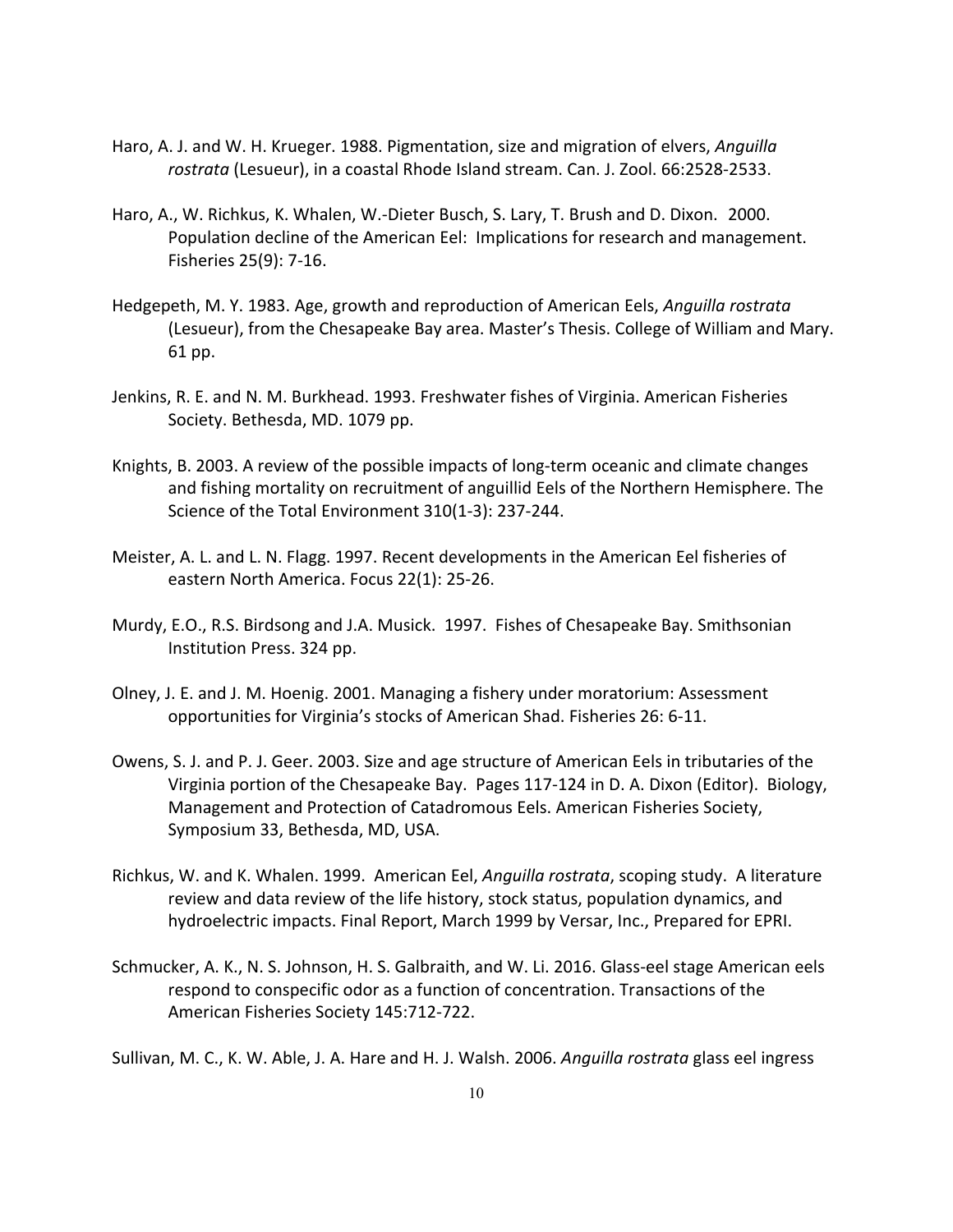into two, U. S. east coast estuaries: patterns, processes and implications for adult abundance. J. Fish. Bio. 69:1081‐1101.

Tuckey, T. D. and M. C. Fabrizio. 2021. Evaluating recruitment of American Eel, *Anguilla rostrata*, to the Potomac River, Spring 2021. Report prepared for Potomac River Fisheries Commission. Virginia Institute of Marine Science Gloucester Point, Virginia 23062. 19 pp.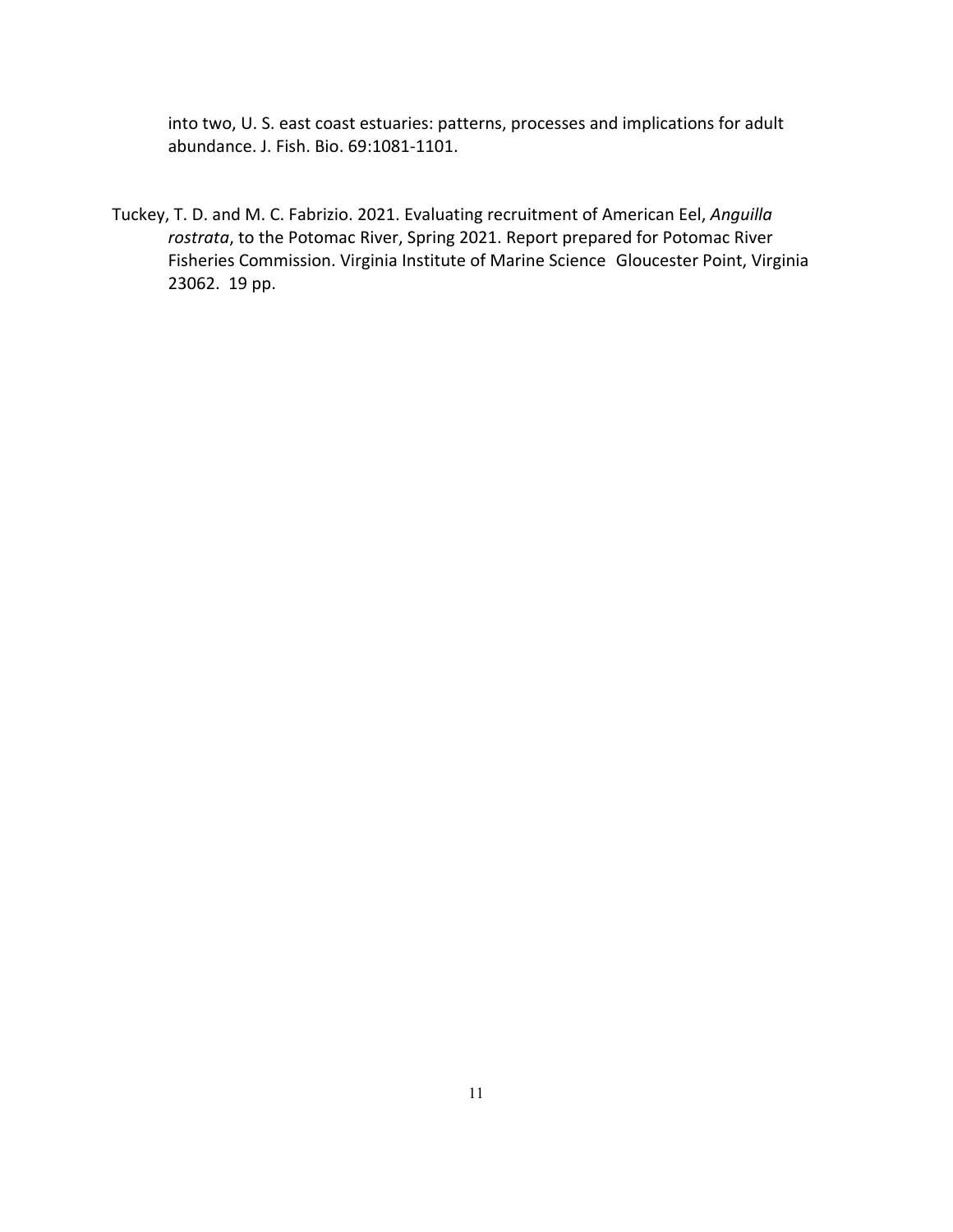Table 1. Total number of glass American Eels captured and the index of abundance using Area Under the Curve method (AUC). 'NA' indicates that data are not available due to construction at this site in 2013. Sampling at Bracken's Pond ended in 2017 after a change to the site that affected recruitment.

|                     |      | Total   | <b>AUC</b> |                 |      | Total     | <b>AUC</b> |
|---------------------|------|---------|------------|-----------------|------|-----------|------------|
| Site                | Year | Caught  | index      | Site            | Year | Caught    | index      |
|                     |      |         |            |                 |      |           |            |
| <b>Wormley Pond</b> | 2001 | 82,267  | 83,492.5   |                 |      |           |            |
|                     | 2002 | 31,518  | 32,638.7   |                 |      |           |            |
|                     | 2003 | 14,385  | 13,725.6   | Wareham's Pond  | 2003 | 2,230     | 2,350.6    |
|                     | 2004 | 78,258  | 79,293.5   |                 | 2004 | 158       | 165.3      |
|                     | 2005 | 56,259  | 55,660.7   |                 | 2005 | 225       | 224.1      |
|                     | 2006 | 61,211  | 59,855.0   |                 | 2006 | 3,280     | 3,266.3    |
|                     | 2007 | 90,988  | 90,705.0   |                 | 2007 | 953       | 959.3      |
|                     | 2008 | 9,012   | 9,220.6    |                 | 2008 | 2,456     | 2,417.2    |
|                     | 2009 | 8,367   | 8,404.2    |                 | 2009 | 5,322     | 5,192.3    |
|                     | 2010 | 139,391 | 149,154.2  |                 | 2010 | 672       | 648.5      |
|                     | 2011 | 66,953  | 62,410.3   |                 | 2011 | 12,871    | 14,318.0   |
|                     | 2012 | 65,312  | 65,271.7   |                 | 2012 | 3,933     | 4,042.1    |
|                     | 2013 | 42,415  | 42,362.2   |                 | 2013 | <b>NA</b> | <b>NA</b>  |
|                     | 2014 | 36,894  | 38,447.9   |                 | 2014 | 1,979     | 1,969.8    |
|                     | 2015 | 40,071  | 46,619.6   |                 | 2015 | 5,218     | 5,737.6    |
|                     | 2016 | 40,154  | 44,829.6   |                 | 2016 | 915       | 936.2      |
|                     | 2017 | 25,176  | 25,141.2   |                 | 2017 | 3,352     | 3,384.7    |
|                     | 2018 | 19,330  | 19,886.0   |                 | 2018 | 2,959     | 2,907.1    |
|                     | 2019 | 63,537  | 63,710.5   |                 | 2019 | 2,909     | 2,850.5    |
|                     | 2020 | 2,772   | 2,738.0    |                 | 2020 | 3,080     | 3,032.0    |
|                     | 2021 | 90,849  | 90,715.2   |                 | 2021 | 432       | 437.2      |
|                     |      |         |            |                 |      |           |            |
| Bracken's Pond      | 2000 | 61,228  | 62,884.7   | Kamp's Millpond | 2000 | 139       | 129.9      |
|                     | 2001 | 52,838  | 54,113.1   |                 | 2001 | 3,956     | 4,030.2    |
|                     | 2002 | 7,413   | 7,590.8    |                 | 2002 | 11,217    | 11,064.5   |
|                     | 2003 | 77,592  | 75,405.4   |                 | 2003 | 2,387     | 2,377.5    |
|                     | 2004 | 29,914  | 30,281.7   |                 | 2004 | 524       | 516.2      |
|                     | 2005 | 65,983  | 65,885.3   |                 | 2005 | 2,084     | 2,145.0    |
|                     | 2006 | 45,738  | 47,093.6   |                 | 2006 | 302       | 298.6      |
|                     | 2007 | 46,758  | 46,266.8   |                 | 2007 | 313       | 311.5      |
|                     | 2008 | 1,165   | 1,150.3    |                 | 2008 | 481       | 479.0      |
|                     | 2009 | 69      | 67.5       |                 | 2009 | 179       | 179.0      |
|                     | 2010 | 23,044  | 30,087.8   |                 | 2010 | 4,734     | 4,462.0    |
|                     | 2011 | 69,660  | 62,697.5   |                 | 2011 | 1,860     | 1,980.4    |
|                     | 2012 | 62,738  | 85,747.3   |                 | 2012 | 67,045    | 43,654.3   |
|                     | 2013 | 29,272  | 28,486.3   |                 | 2013 | 2,426     | 2,457.2    |
|                     | 2014 | 3,376   | 3,863.9    |                 | 2014 | 4,167     | 3,693.9    |
|                     | 2015 | 35,328  | 38,294.8   |                 | 2015 | 508       | 485.1      |
|                     | 2016 | 358     | 399.5      |                 | 2016 | 947       | 950.8      |
|                     | 2017 | 1,129   | 1,025.4    |                 | 2017 | 1,088     | 1,145.9    |
|                     |      |         |            |                 | 2018 | 870       | 871.6      |
|                     |      |         |            |                 | 2019 | 120       | 156.3      |
|                     |      |         |            |                 | 2020 | 538       | 679.1      |
|                     |      |         |            |                 | 2021 | 55        | 70.9       |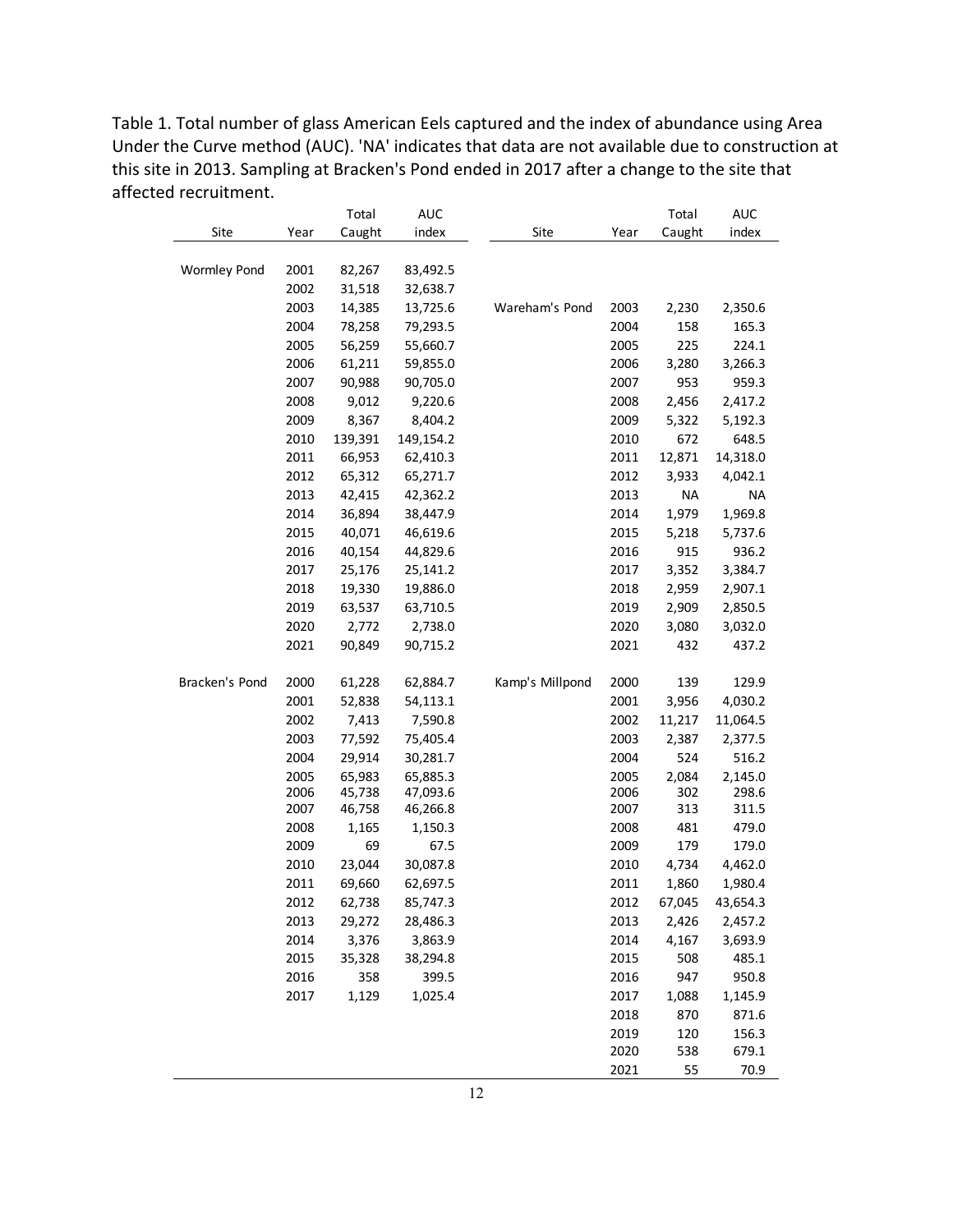Table 2. Total number of elver American Eels captured and the index of abundance using Area Under the Curve method (AUC). 'NA' indicates that data are not available due to construction at this site in 2013. Sampling at Bracken's Pond ended in 2017 after a change to the site that affected recruitment.

|                     |      | Total  | <b>AUC</b> |                 |      | Total     | <b>AUC</b> |
|---------------------|------|--------|------------|-----------------|------|-----------|------------|
| Site                | Year | Caught | index      | Site            | Year | Caught    | index      |
|                     |      |        |            |                 |      |           |            |
| <b>Wormley Pond</b> | 2001 | 171    | 171.4      |                 |      |           |            |
|                     | 2002 | 315    | 314.6      |                 |      |           |            |
|                     | 2003 | 138    | 140.5      | Wareham's Pond  | 2003 | 84        | 84.7       |
|                     | 2004 | 257    | 264.7      |                 | 2004 | 260       | 256.4      |
|                     | 2005 | 105    | 108.6      |                 | 2005 | 148       | 148.6      |
|                     | 2006 | 160    | 158.4      |                 | 2006 | 469       | 471.2      |
|                     | 2007 | 619    | 612.8      |                 | 2007 | 682       | 676.7      |
|                     | 2008 | 139    | 140.0      |                 | 2008 | 511       | 512.8      |
|                     | 2009 | 31     | 32.0       |                 | 2009 | 275       | 275.7      |
|                     | 2010 | 80     | 71.9       |                 | 2010 | 306       | 323.4      |
|                     | 2011 | 79     | 104.9      |                 | 2011 | 463       | 523.0      |
|                     | 2012 | 79     | 69.9       |                 | 2012 | 496       | 516.0      |
|                     | 2013 | 99     | 112.1      |                 | 2013 | <b>NA</b> | <b>NA</b>  |
|                     | 2014 | 64     | 74.7       |                 | 2014 | 1,368     | 1,399.9    |
|                     | 2015 | 107    | 103.1      |                 | 2015 | 946       | 1,173.4    |
|                     | 2016 | 248    | 340.4      |                 | 2016 | 2,061     | 1,976.5    |
|                     | 2017 | 100    | 133.5      |                 | 2017 | 850       | 857.8      |
|                     | 2018 | 84     | 108.9      |                 | 2018 | 616       | 646.3      |
|                     | 2019 | 75     | 73.9       |                 | 2019 | 552       | 546.6      |
|                     | 2020 | 183    | 179.0      |                 | 2020 | 529       | 526.7      |
|                     | 2021 | 189    | 196.1      |                 | 2021 | 146       | 148.9      |
|                     |      |        |            |                 |      |           |            |
| Bracken's Pond      | 2000 | 528    | 535.4      | Kamp's Millpond | 2000 | 5         | 4.9        |
|                     | 2001 | 334    | 341.1      |                 | 2001 | 222       | 225.4      |
|                     | 2002 | 52     | 52.2       |                 | 2002 | 224       | 222.9      |
|                     | 2003 | 411    | 416.7      |                 | 2003 | 1,968     | 1,972.6    |
|                     | 2004 | 171    | 180.0      |                 | 2004 | 250       | 246.1      |
|                     | 2005 | 231    | 229.9      |                 | 2005 | 196       | 198.6      |
|                     | 2006 | 166    | 172.7      |                 | 2006 | 312       | 310.0      |
|                     | 2007 | 723    | 717.8      |                 | 2007 | 32        | 31.7       |
|                     | 2008 | 262    | 260.9      |                 | 2008 | 37        | 45.1       |
|                     | 2009 | 3      | 3.0        |                 | 2009 | 33        | 34.5       |
|                     | 2010 | 190    | 219.9      |                 | 2010 | 132       | 125.9      |
|                     | 2011 | 525    | 644.2      |                 | 2011 | 104       | 213.7      |
|                     | 2012 | 462    | 542.8      |                 | 2012 | 891       | 730.7      |
|                     | 2013 | 354    | 398.4      |                 | 2013 | 218       | 222.5      |
|                     | 2014 | 163    | 174.5      |                 | 2014 | 259       | 246.5      |
|                     | 2015 | 358    | 548.0      |                 | 2015 | 119       | 239.1      |
|                     | 2016 | 685    | 800.3      |                 | 2016 | 364       | 452.8      |
|                     | 2017 | 116    | 125.1      |                 | 2017 | 269       | 277.6      |
|                     |      |        |            |                 | 2018 | 104       | 136.2      |
|                     |      |        |            |                 | 2019 | 152       | 193.3      |
|                     |      |        |            |                 | 2020 | 307       | 326.5      |
|                     |      |        |            |                 | 2021 | 45        | 49.6       |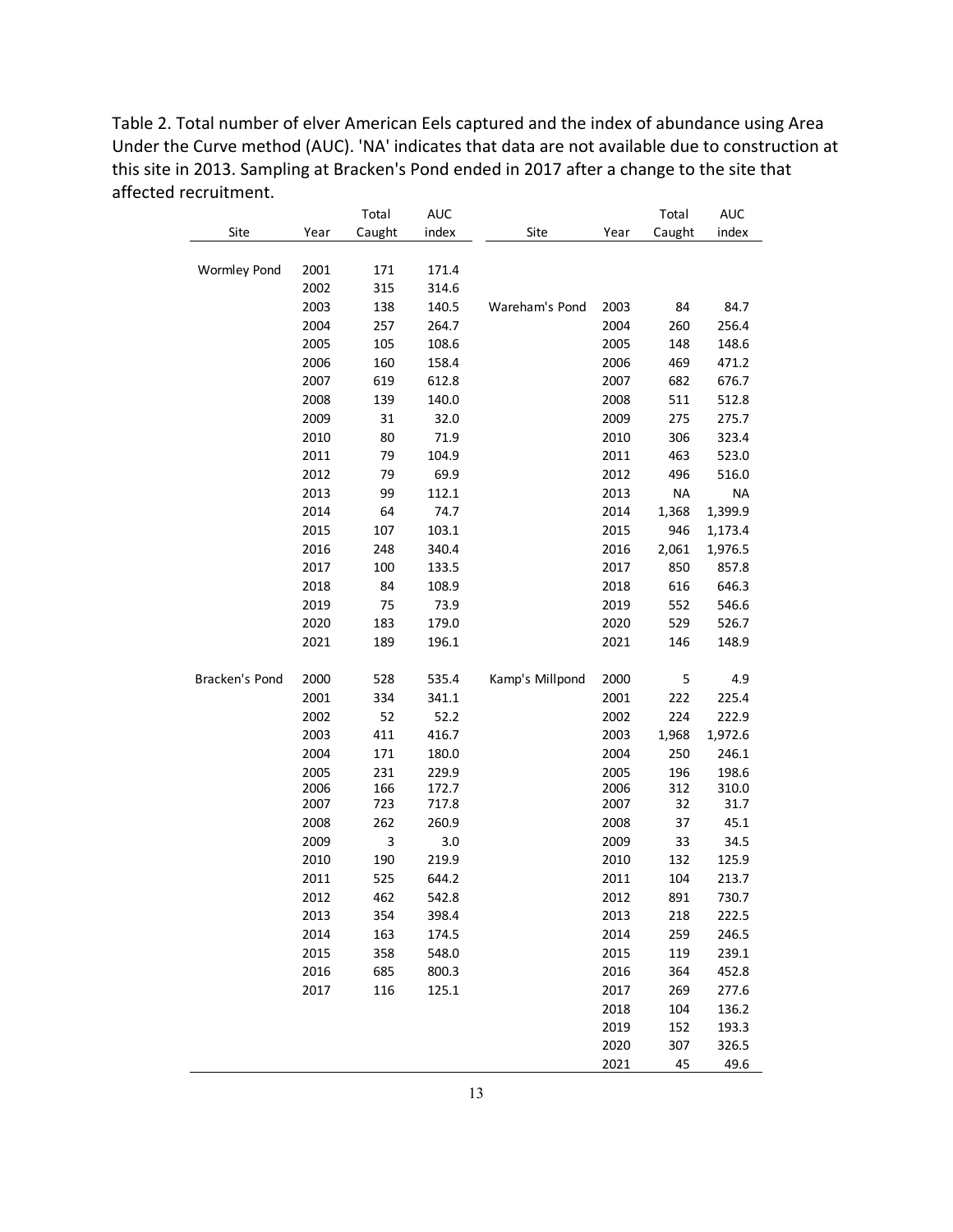

Figure 1. American Eel sampling sites in sub‐estuaries of the Chesapeake Bay: the Rappahannock (Kamp's Millpond), York (Wormley Pond), and James (Wareham's Pond) estuaries, Virginia, 2021. Sampling at Bracken's Pond ended in 2017.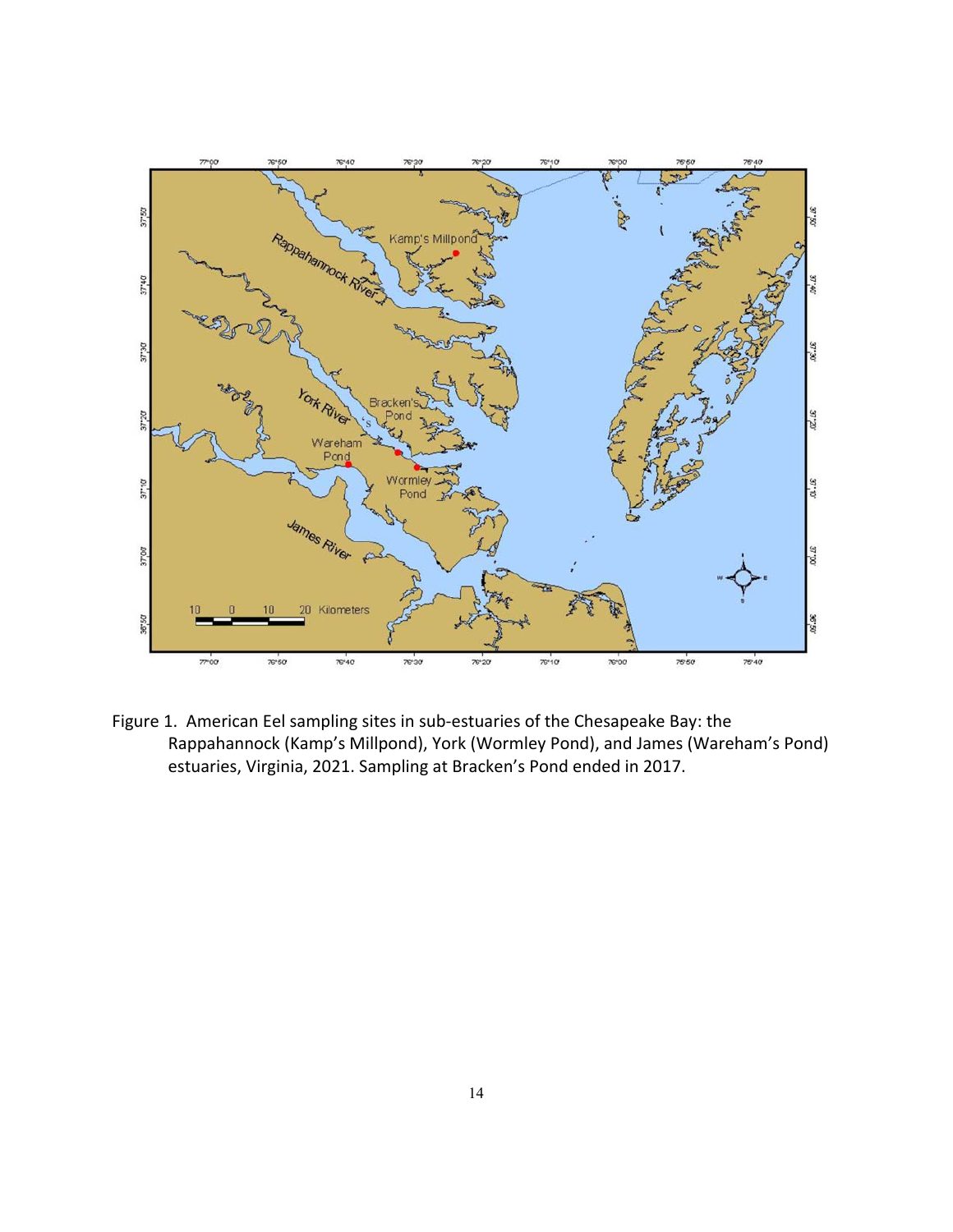

Figure 2. Abundance indices and time series average calculated by the area-under-the-curve method for glass American Eels from Wormley Pond (York River estuary). Time series averages are shown as dotted lines. Sampling at Bracken's Pond ended in 2017.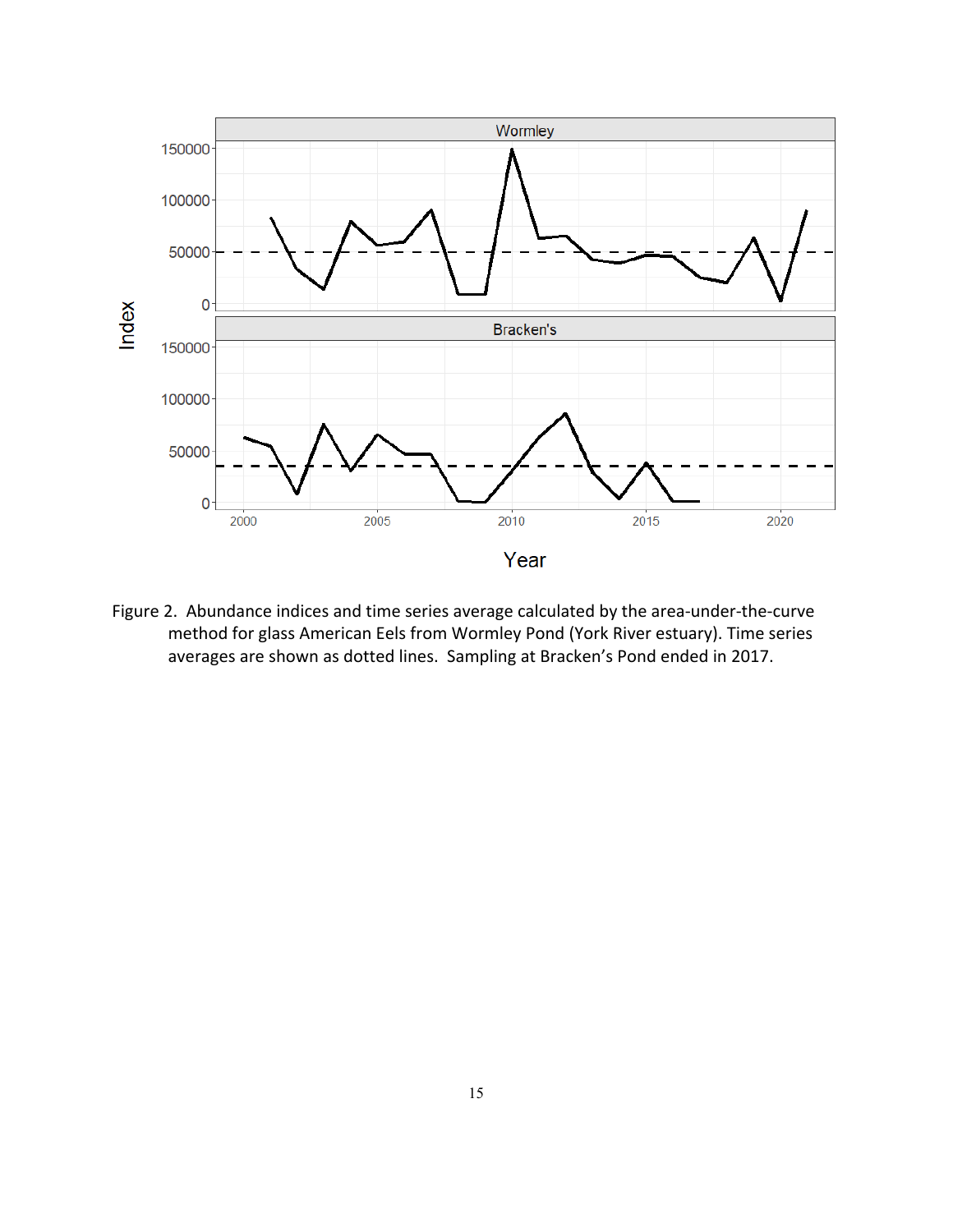

Figure 3. Abundance indices and time series average calculated by the area-under-the-curve method for glass American Eels from Wareham's Pond (James River estuary) and Kamp's Millpond (Rappahannock River estuary). Time series averages are shown as dotted lines. Wareham's Pond was not sampled in 2013 due to spillway construction at our sampling site.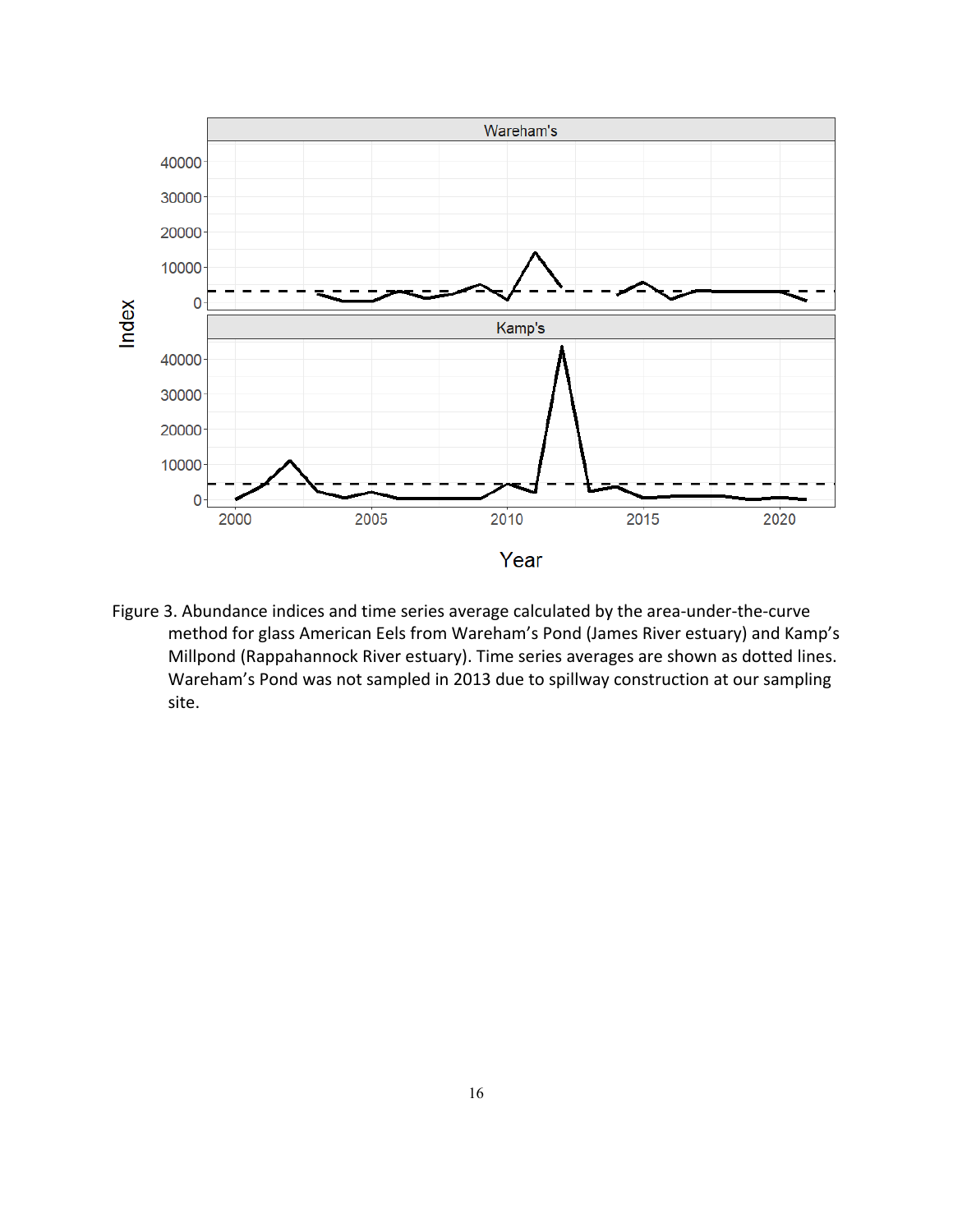

Figure 4. Water temperature (top panel) and glass American Eel catches (bottom panel) from (A) Wormley Pond, and (B) Wareham's Pond in 2021. Note axis scales are not uniform.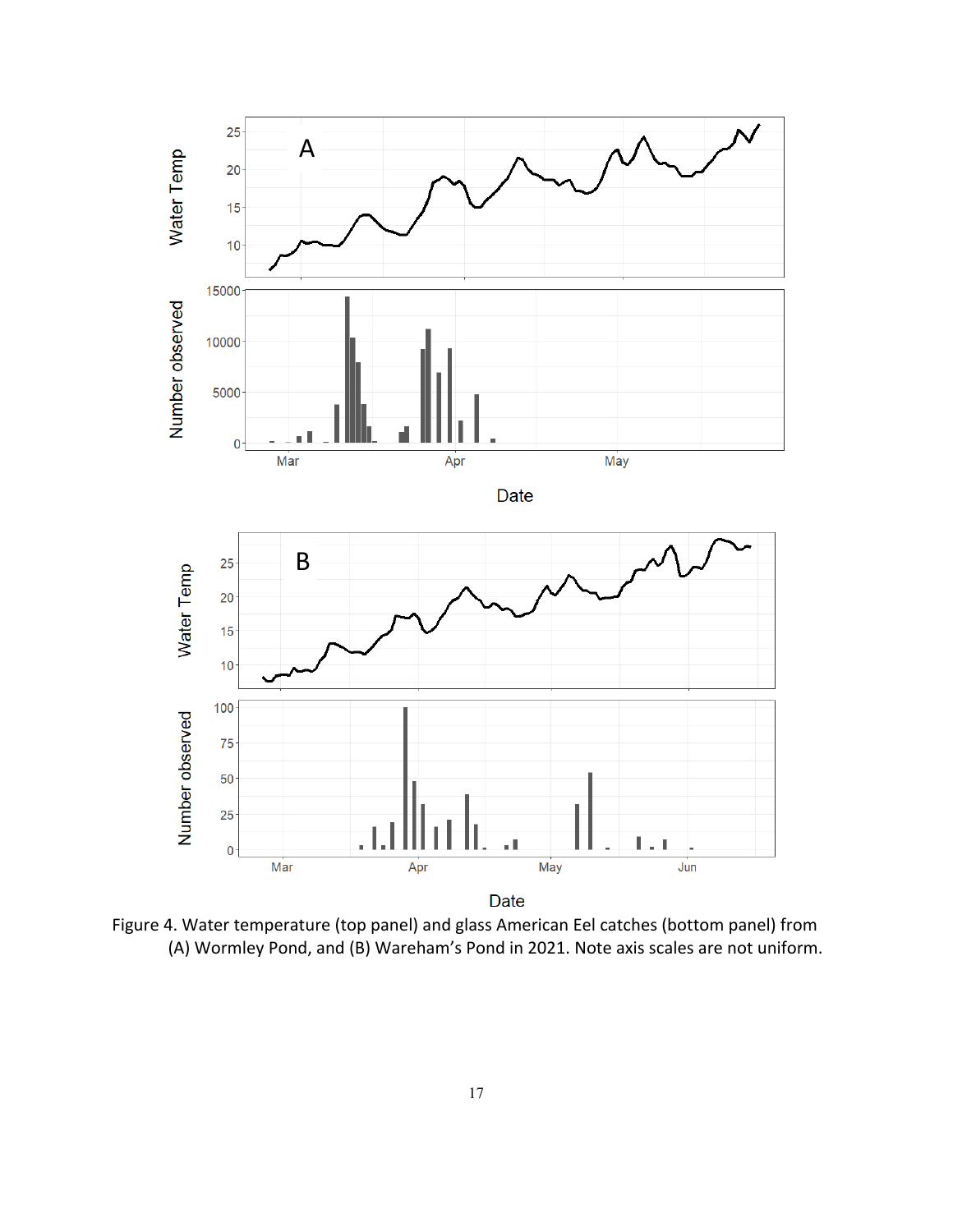

Figure 4 continued. Water temperature (top panel) and glass American Eel catches (bottom panel) from (C) Kamp's Millpond in 2021. Note axis scales are not uniform.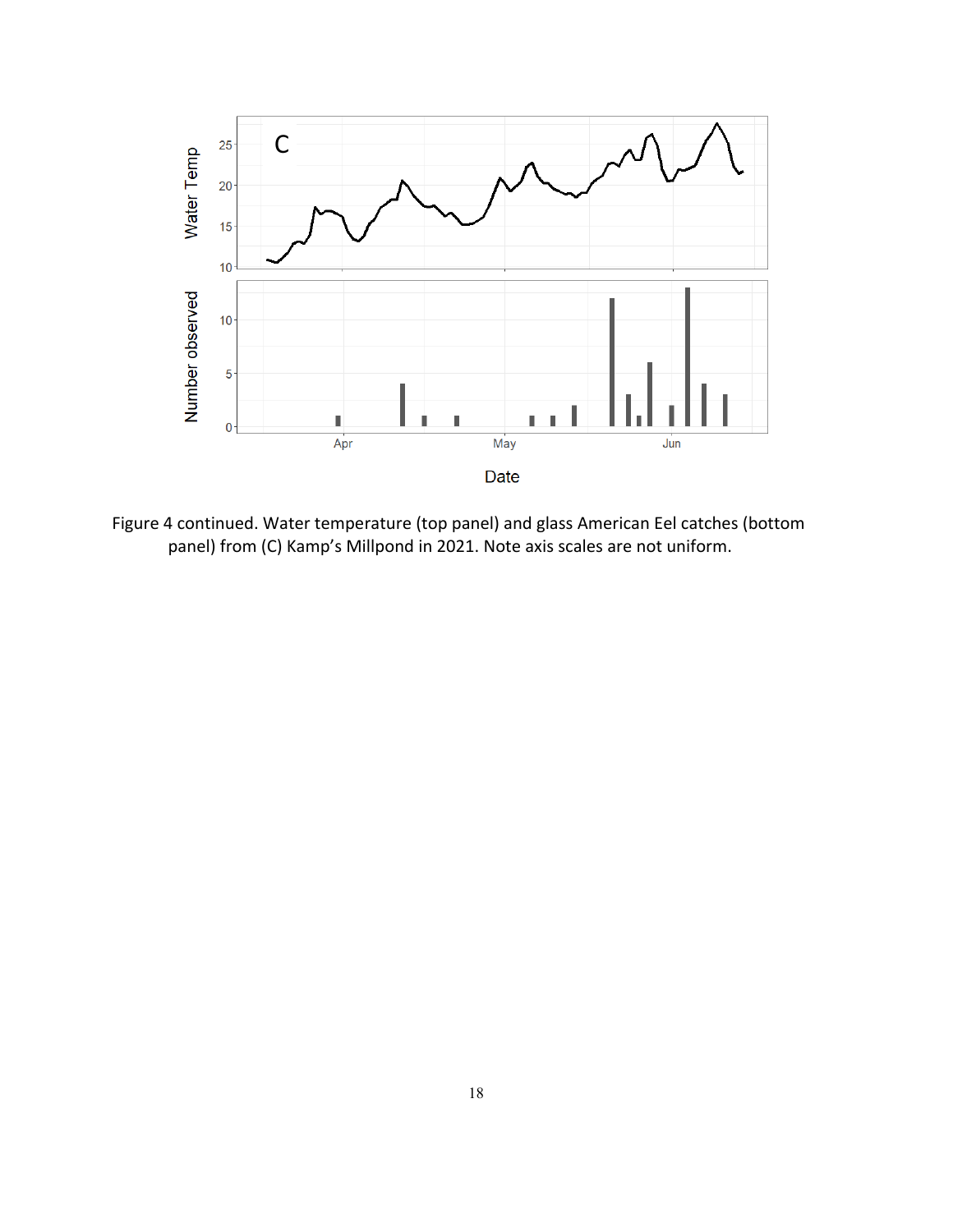

Figure 5. Survey week during which peak counts of glass eels were observed at each site from 2001 to 2021. Two sites were monitored in the York and Potomac estuaries each year from 2001 to 2017, and one site thereafter (n = 38 observations per river). In the James River estuary, one site was monitored continuously since 2003, though this site was not accessible in 2013 (n = 18 observations). In the Rappahannock River estuary, one site was monitored each year (n = 22 observations). Potomac River data are from Tuckey and Fabrizio (2020).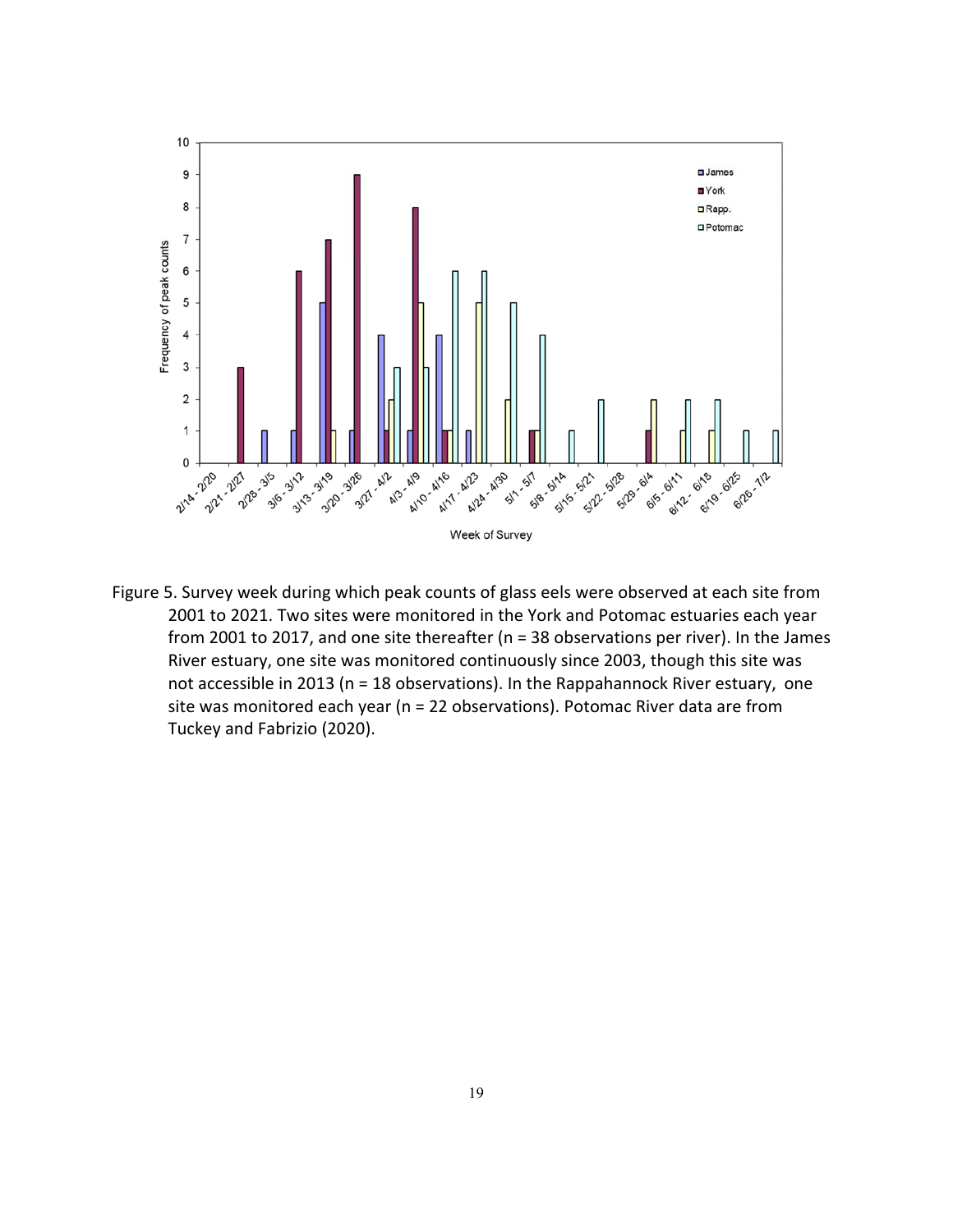

Figure 6. Abundance indices and time series average calculated by the area-under-the-curve method for elver American Eels from Wormley Pond, Bracken's Pond (York River estuary), Wareham's Pond (James River estuary) and Kamp's Millpond (Rappahannock River estuary). Time series averages are shown as dotted lines. Wareham's Pond was not sampled in 2013 due to spillway construction at our sampling site and sampling at Bracken's Pond ended in 2017.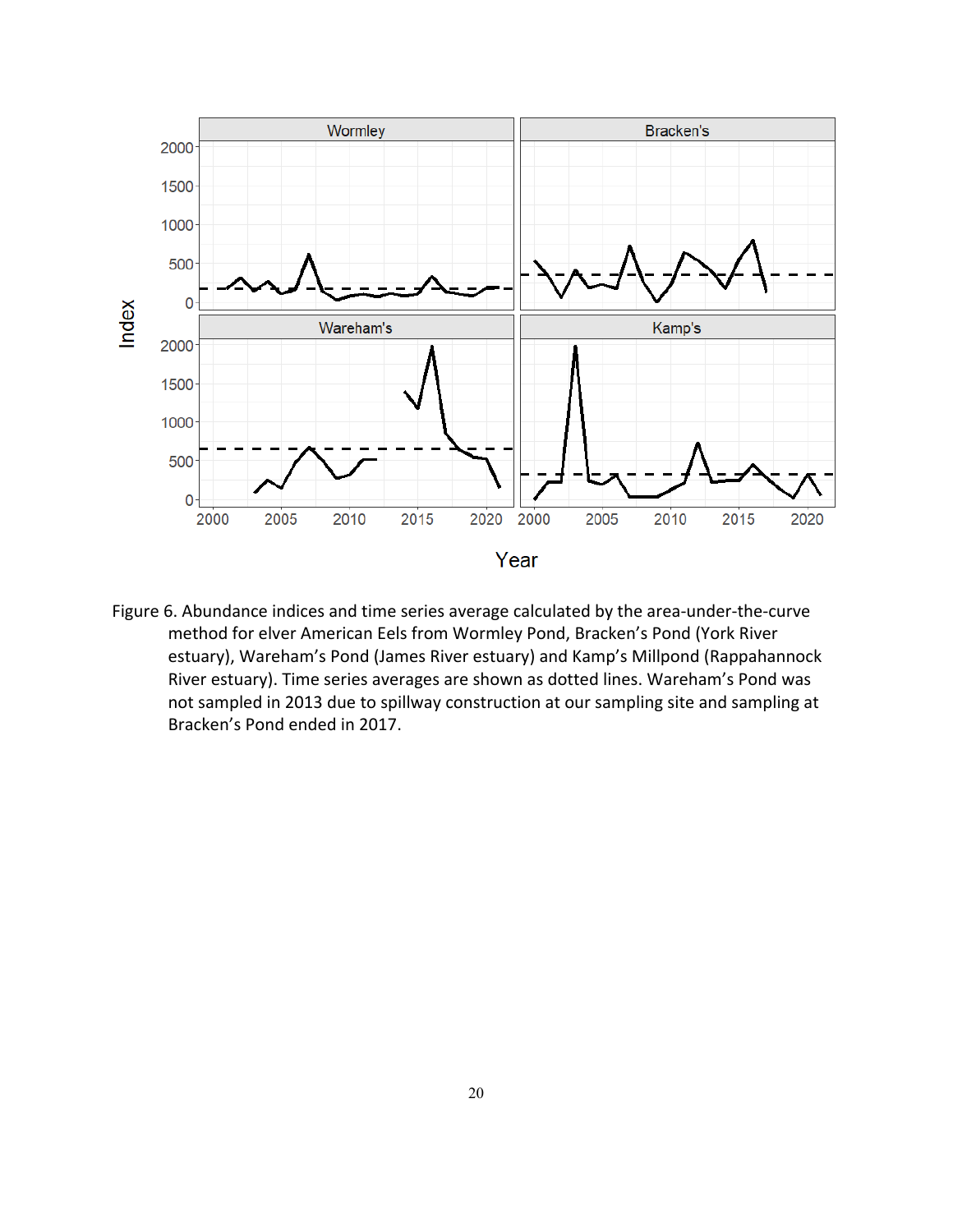

Figure 7. Water temperature (top panel) and elver American Eel catches (bottom panel) from (A) Wormley Pond, and (B) Wareham's Pond in 2021. Note axis scales are not uniform.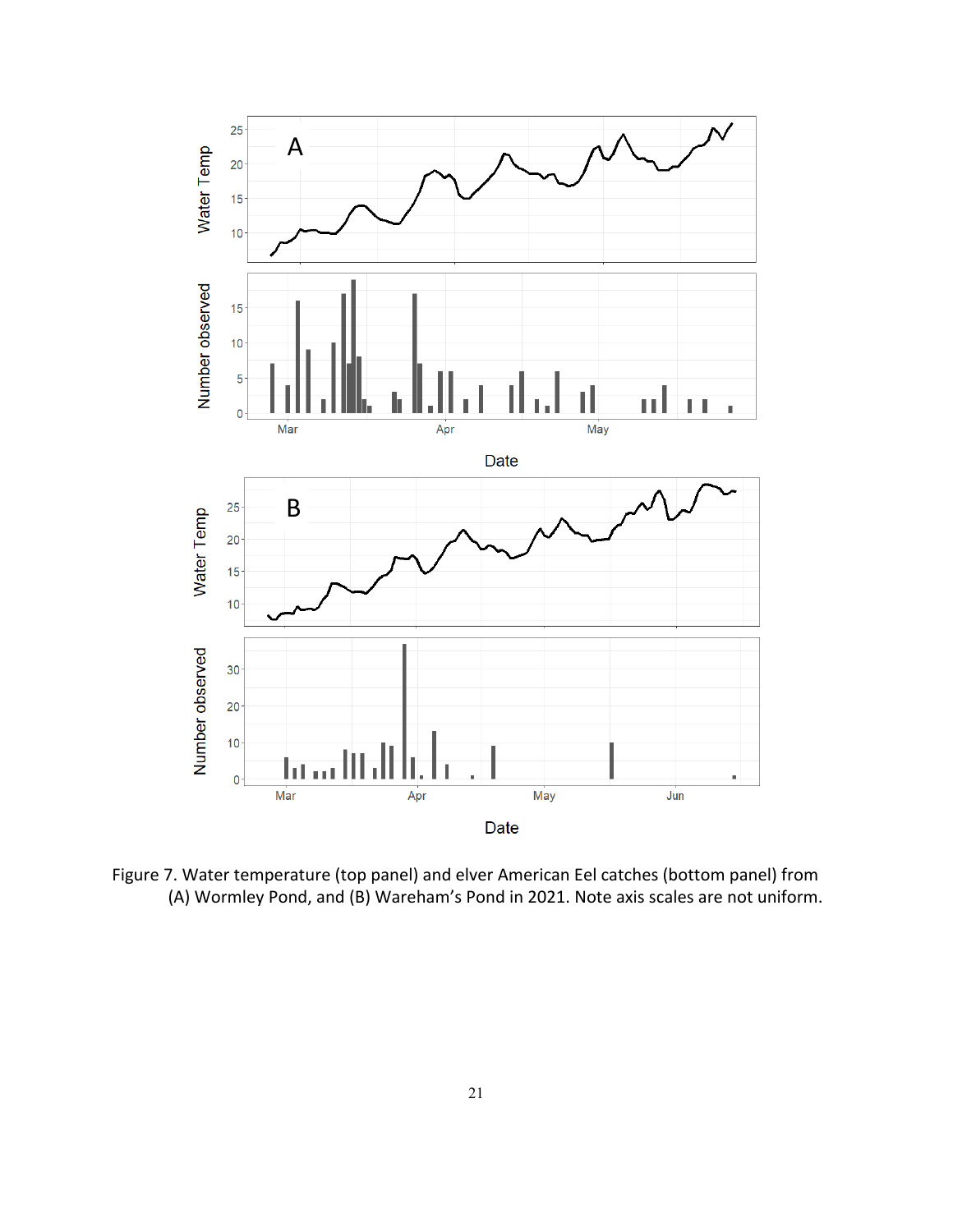

Figure 7 continued. Water temperature (top panel) and elver American Eel catches (bottom panel) from (C) Kamp's Millpond in 2021. Note axis scales are not uniform.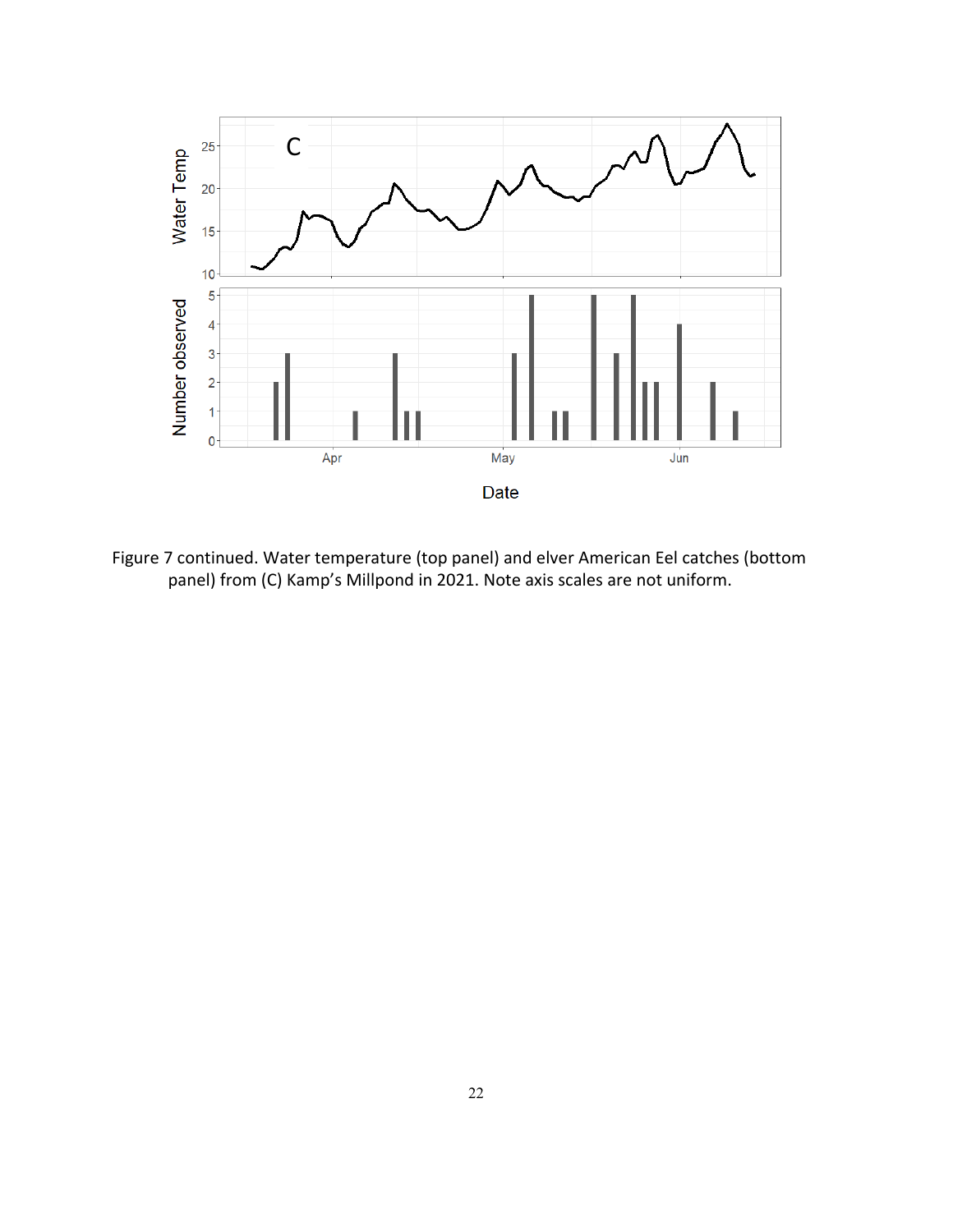

Length (mm)

Figure 8. Length‐weight relationship for glass American Eels from the York River estuary, 2021. Average TL = 56.7 mm, average weight =  $0.148$  g, N = 440 eels.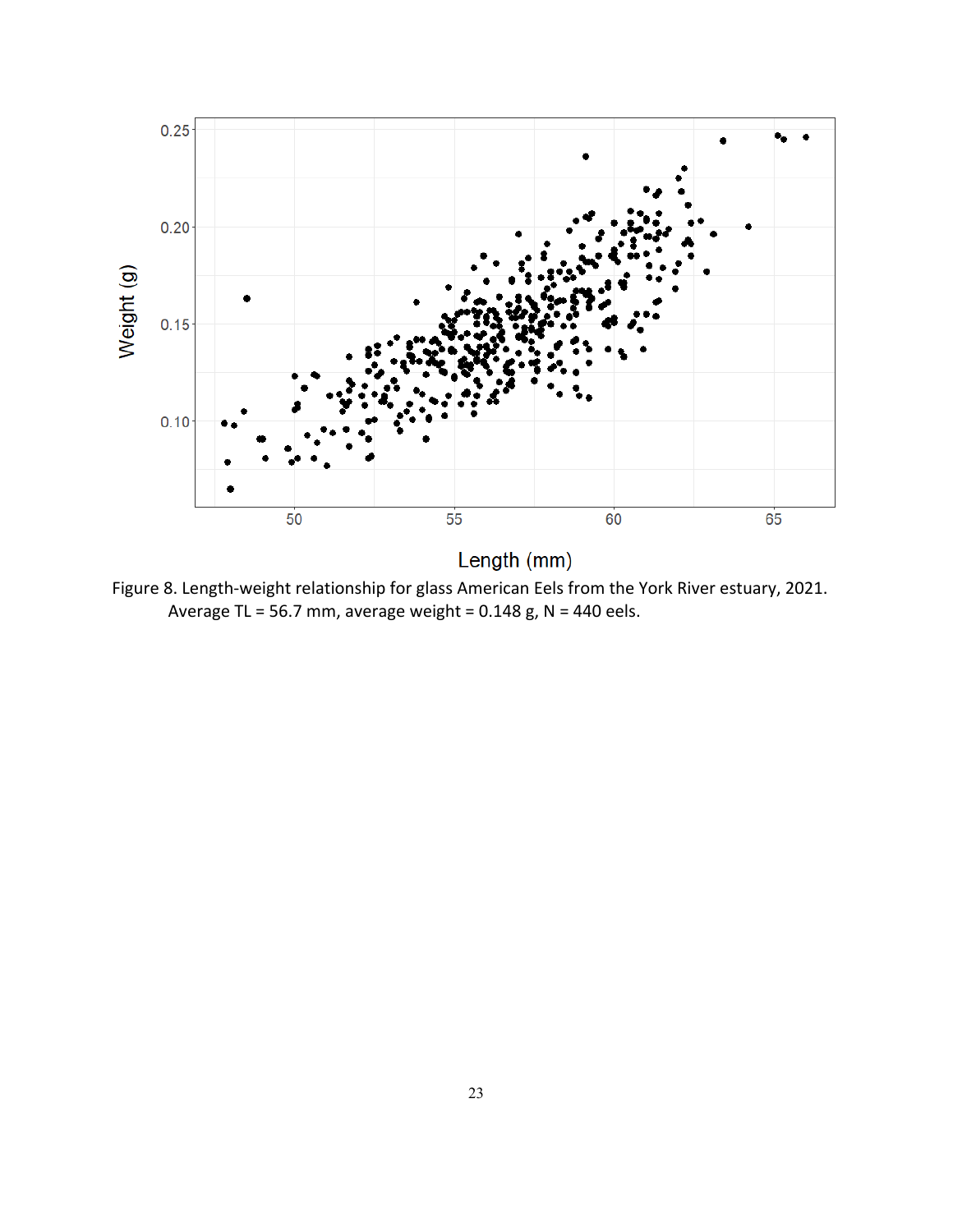

Figure 9. Total length (mm) of glass American Eels collected with Irish Eel ramps from 2002 to 2021 from Wormley Pond in the York River estuary, Virginia. Long-term mean 56.8 mm (n = 20 years). The thick line in the center of the box indicates the median, the boxes indicate the 25<sup>th</sup> and 75<sup>th</sup> percentiles, the vertical lines indicate the 5<sup>th</sup> and 95<sup>th</sup> percentiles, and the dots indicate more extreme observations.